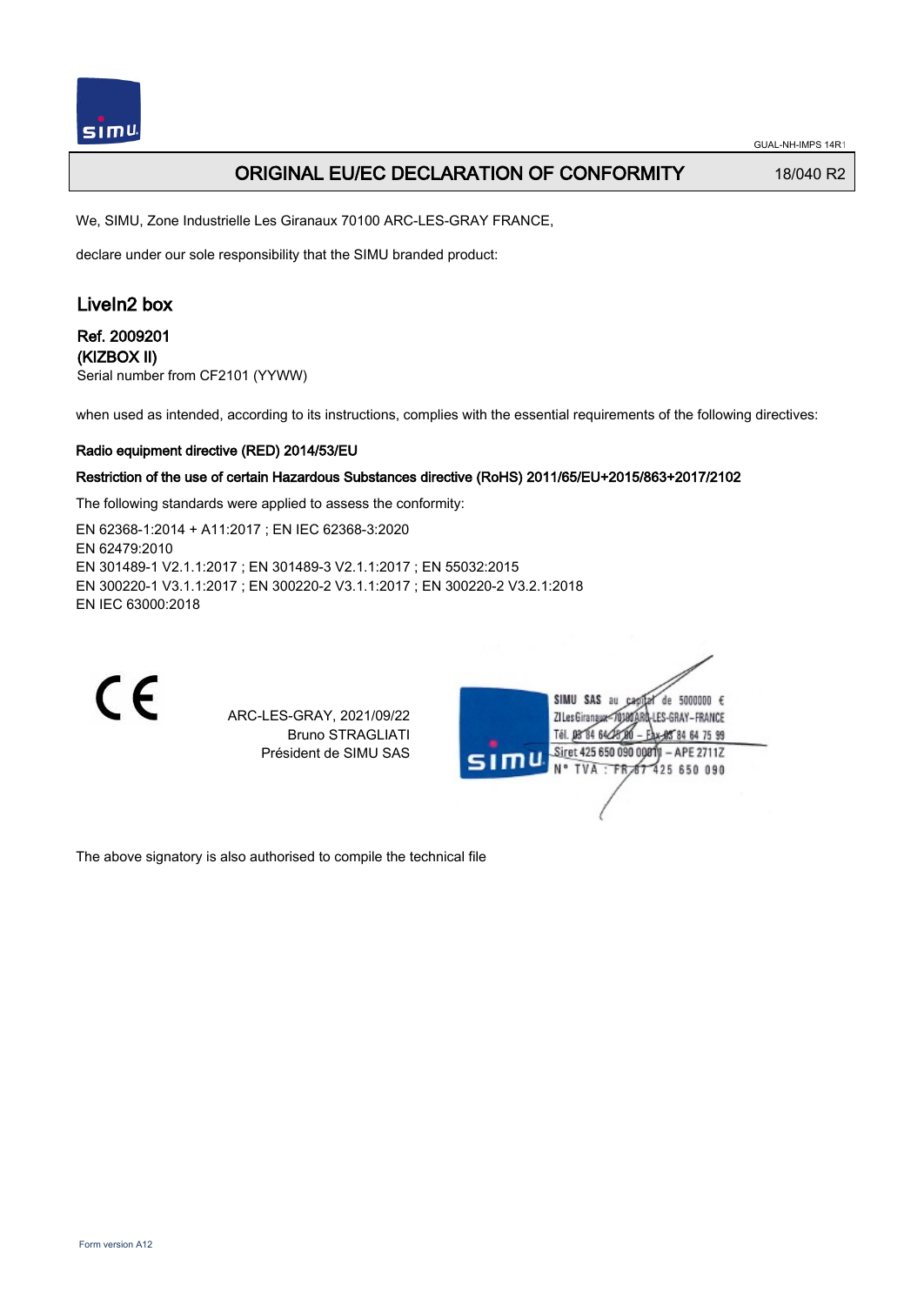

## ORIGINAL EU/EC DECLARATION OF CONFORMITY DECLARATION EU/CE DE CONFORMITE ORIGINALE

18/040 R2

We, SIMU, Zone Industrielle Les Giranaux 70100 ARC-LES-GRAY FRANCE, Nous,

declare under our sole responsibility that the SIMU branded product: declarons sous notre seule responsabilité que le produit de marque SIMU

# LiveIn2 box

### Ref. 2009201 (KIZBOX II)

Serial number from CF2101 (YYWW) Numéro de série à partir de

when used as intended, according to its instructions, complies with the essential requirements of the following directives: utilisé, selon l'usage prévu, comme décrit dans son manuel d'utilisation, est conforme aux exigences essentielles des directives suivantes

#### Radio equipment directive (RED) 2014/53/EU

Directive sur les équipements radio 2014/53/EU

Restriction of the use of certain Hazardous Substances directive (RoHS) 2011/65/EU+2015/863+2017/2102 Directive RoHS 2011/65/EU+2015/863+2017/2102

The following standards were applied to assess the conformity: Les normes de référence suivantes ont été appliquées pour évaluer la conformité

EN 62368‑1:2014 + A11:2017 ; EN IEC 62368‑3:2020 EN 62479:2010 EN 301489‑1 V2.1.1:2017 ; EN 301489‑3 V2.1.1:2017 ; EN 55032:2015 EN 300220‑1 V3.1.1:2017 ; EN 300220‑2 V3.1.1:2017 ; EN 300220‑2 V3.2.1:2018 EN IEC 63000:2018

 $\epsilon$ 

ARC-LES-GRAY, 2021/09/22 Bruno STRAGLIATI Président de SIMU SAS



The above signatory is also authorised to compile the technical file

La personne signataire ci-dessus est aussi celle autorisée à constituer le dossier technique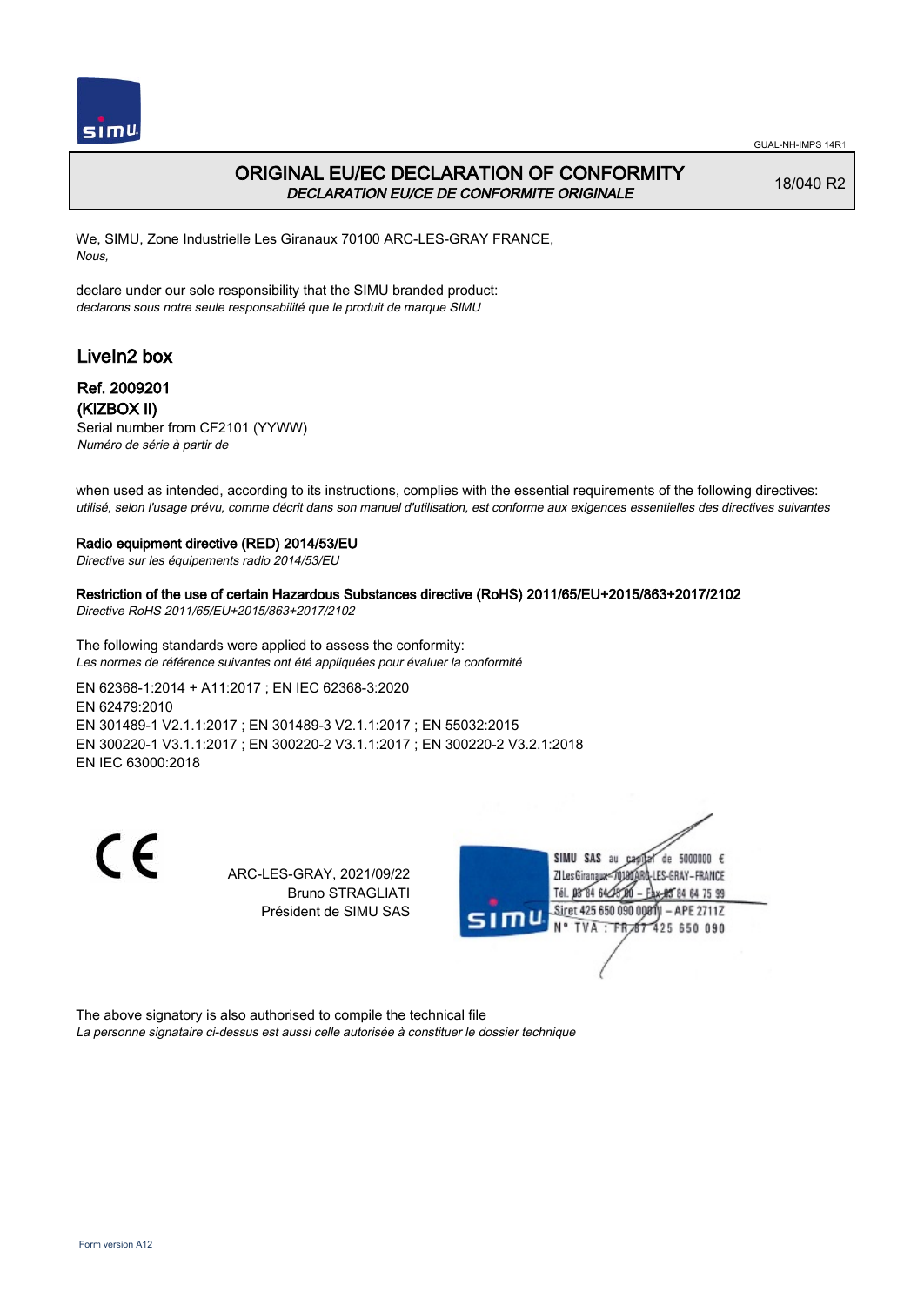

## ORIGINAL EU/EC DECLARATION OF CONFORMITY ORIGINAL EU/EG-KONFORMITÄTSERKLÄRUNG

18/040 R2

We, SIMU, Zone Industrielle Les Giranaux 70100 ARC-LES-GRAY FRANCE, Wir,

declare under our sole responsibility that the SIMU branded product: erklären unter unserer alleinigen Verantwortung, dass das mit der Marke SIMU versehene Produkt

# LiveIn2 box

## Ref. 2009201 (KIZBOX II)

Serial number from CF2101 (YYWW) Seriennummer ab

when used as intended, according to its instructions, complies with the essential requirements of the following directives: den einschlägigen Bestimmungen der folgenden Richtlinien entspricht, wenn es nach den Anweisungen des Herstellers bestimmungsgemäß verwendet wird

### Radio equipment directive (RED) 2014/53/EU

Funkanlagen-Richtlinie 2014/53/EU

#### Restriction of the use of certain Hazardous Substances directive (RoHS) 2011/65/EU+2015/863+2017/2102

RoHS-Richtlinie 2011/65/EU+2015/863+2017/2102

The following standards were applied to assess the conformity: Die Konformität wird durch die Einhaltung folgender Normen nachgewiesen

EN 62368‑1:2014 + A11:2017 ; EN IEC 62368‑3:2020 EN 62479:2010 EN 301489‑1 V2.1.1:2017 ; EN 301489‑3 V2.1.1:2017 ; EN 55032:2015 EN 300220‑1 V3.1.1:2017 ; EN 300220‑2 V3.1.1:2017 ; EN 300220‑2 V3.2.1:2018 EN IEC 63000:2018

 $\epsilon$ 

ARC-LES-GRAY, 2021/09/22 Bruno STRAGLIATI Président de SIMU SAS



The above signatory is also authorised to compile the technical file

Die oben genannte Person ist auch bevollmächtigt, die relevanten technischen Unterlagen zusammenzustellen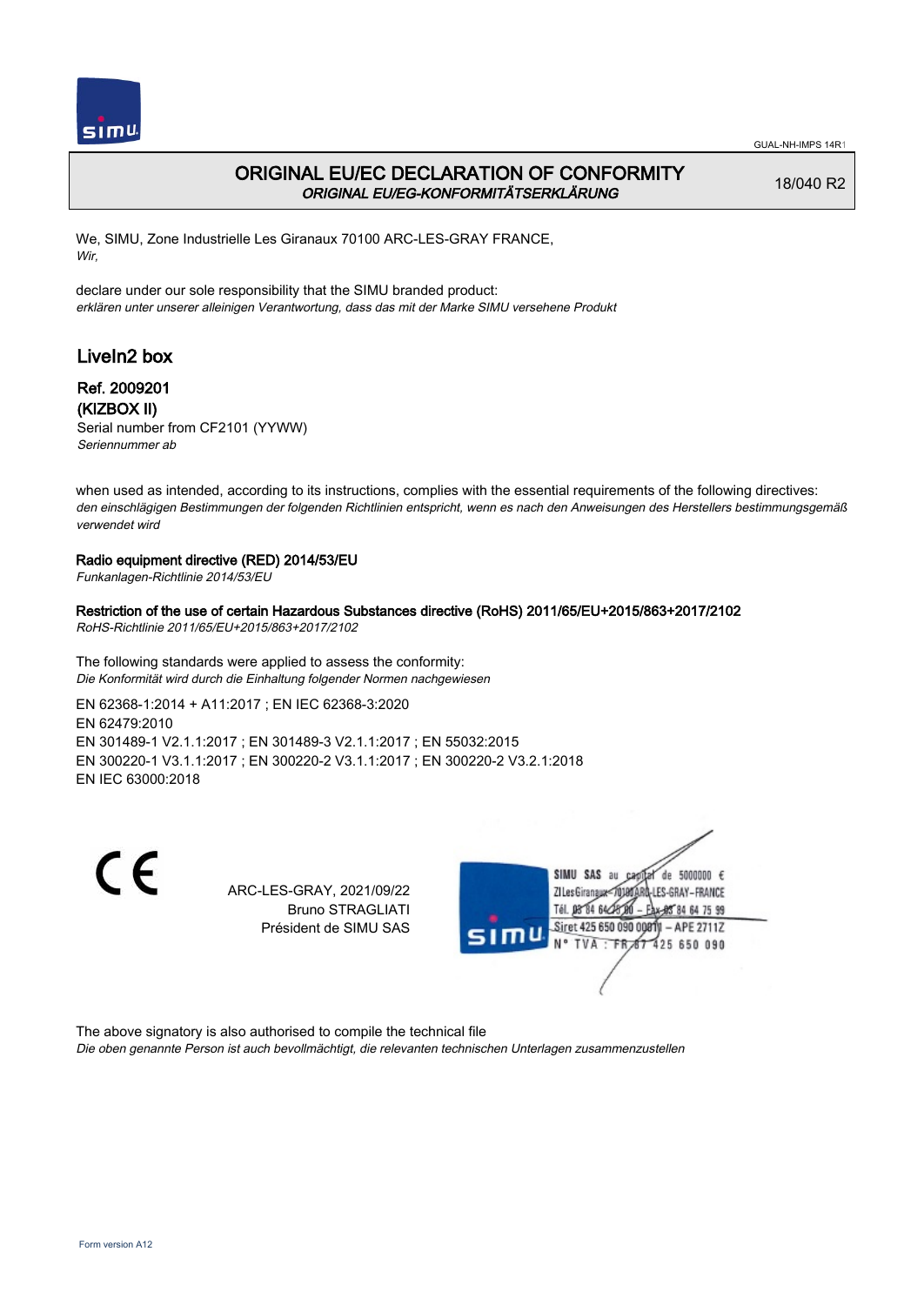

## ORIGINAL EU/EC DECLARATION OF CONFORMITY DECLARACIÓN UE/CE DE CONFORMIDAD ORIGINAL

18/040 R2

We, SIMU, Zone Industrielle Les Giranaux 70100 ARC-LES-GRAY FRANCE, Nosotros,

declare under our sole responsibility that the SIMU branded product: declaramos bajo nuestra única responsabilidad, que los productos de la marca SIMU

# LiveIn2 box

## Ref. 2009201 (KIZBOX II)

Serial number from CF2101 (YYWW) número de serie a partir de

when used as intended, according to its instructions, complies with the essential requirements of the following directives: cuando se utilizan según el uso previsto, de conformidad con sus instrucciones, cumplen con los requisitos esenciales de las siguientes directivas

### Radio equipment directive (RED) 2014/53/EU

Directiva equipos radioeléctricos 2014/53/EU

### Restriction of the use of certain Hazardous Substances directive (RoHS) 2011/65/EU+2015/863+2017/2102

Directiva RoHS 2011/65/EU+2015/863+2017/2102

The following standards were applied to assess the conformity: Las siguientes normas de referencia han sido aplicadas para evaluar la conformidad

EN 62368‑1:2014 + A11:2017 ; EN IEC 62368‑3:2020 EN 62479:2010 EN 301489‑1 V2.1.1:2017 ; EN 301489‑3 V2.1.1:2017 ; EN 55032:2015 EN 300220‑1 V3.1.1:2017 ; EN 300220‑2 V3.1.1:2017 ; EN 300220‑2 V3.2.1:2018 EN IEC 63000:2018

 $\epsilon$ 

ARC-LES-GRAY, 2021/09/22 Bruno STRAGLIATI Président de SIMU SAS



The above signatory is also authorised to compile the technical file el firmante, anteriormente mencionado tambien esta facultado para elaborar el expediente tecnico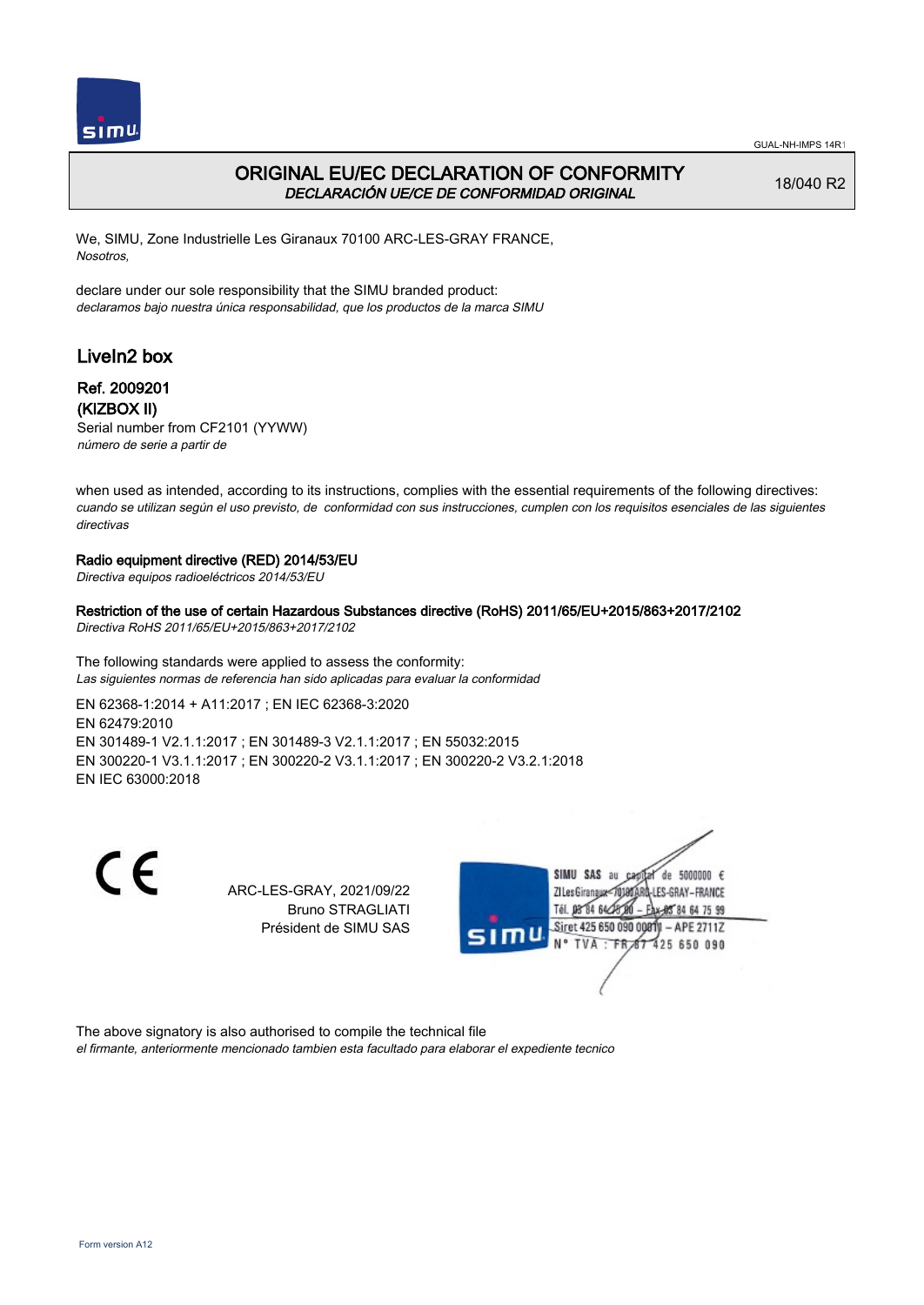

## ORIGINAL EU/EC DECLARATION OF CONFORMITY DICHIARAZIONE DI CONFORMITÀ UE/CE ORIGINALE

18/040 R2

We, SIMU, Zone Industrielle Les Giranaux 70100 ARC-LES-GRAY FRANCE, Noi,

declare under our sole responsibility that the SIMU branded product: dichiariamo sotto la nostra esclusiva responsabilità che l'appareccho di marca SIMU

# LiveIn2 box

### Ref. 2009201 (KIZBOX II)

Serial number from CF2101 (YYWW) Numero di serie a partire da

when used as intended, according to its instructions, complies with the essential requirements of the following directives: se utilizzato secondo l'uso previsto, come descritto nel suo manuale d'istruzioni, è conforme ai requisiti essenziali delle seguenti Direttive

#### Radio equipment directive (RED) 2014/53/EU

Direttiva apparecchiature radio 2014/53/EU

Restriction of the use of certain Hazardous Substances directive (RoHS) 2011/65/EU+2015/863+2017/2102 Direttiva RoHS 2011/65/EU+2015/863+2017/2102

The following standards were applied to assess the conformity: I seguenti standard di riferimento sono stati applicati per ottenere la conformità

EN 62368‑1:2014 + A11:2017 ; EN IEC 62368‑3:2020 EN 62479:2010 EN 301489‑1 V2.1.1:2017 ; EN 301489‑3 V2.1.1:2017 ; EN 55032:2015 EN 300220‑1 V3.1.1:2017 ; EN 300220‑2 V3.1.1:2017 ; EN 300220‑2 V3.2.1:2018 EN IEC 63000:2018

 $\epsilon$ 

ARC-LES-GRAY, 2021/09/22 Bruno STRAGLIATI Président de SIMU SAS



The above signatory is also authorised to compile the technical file Il firmatario è inoltre autorizzato a costituire il fascicolo tecnico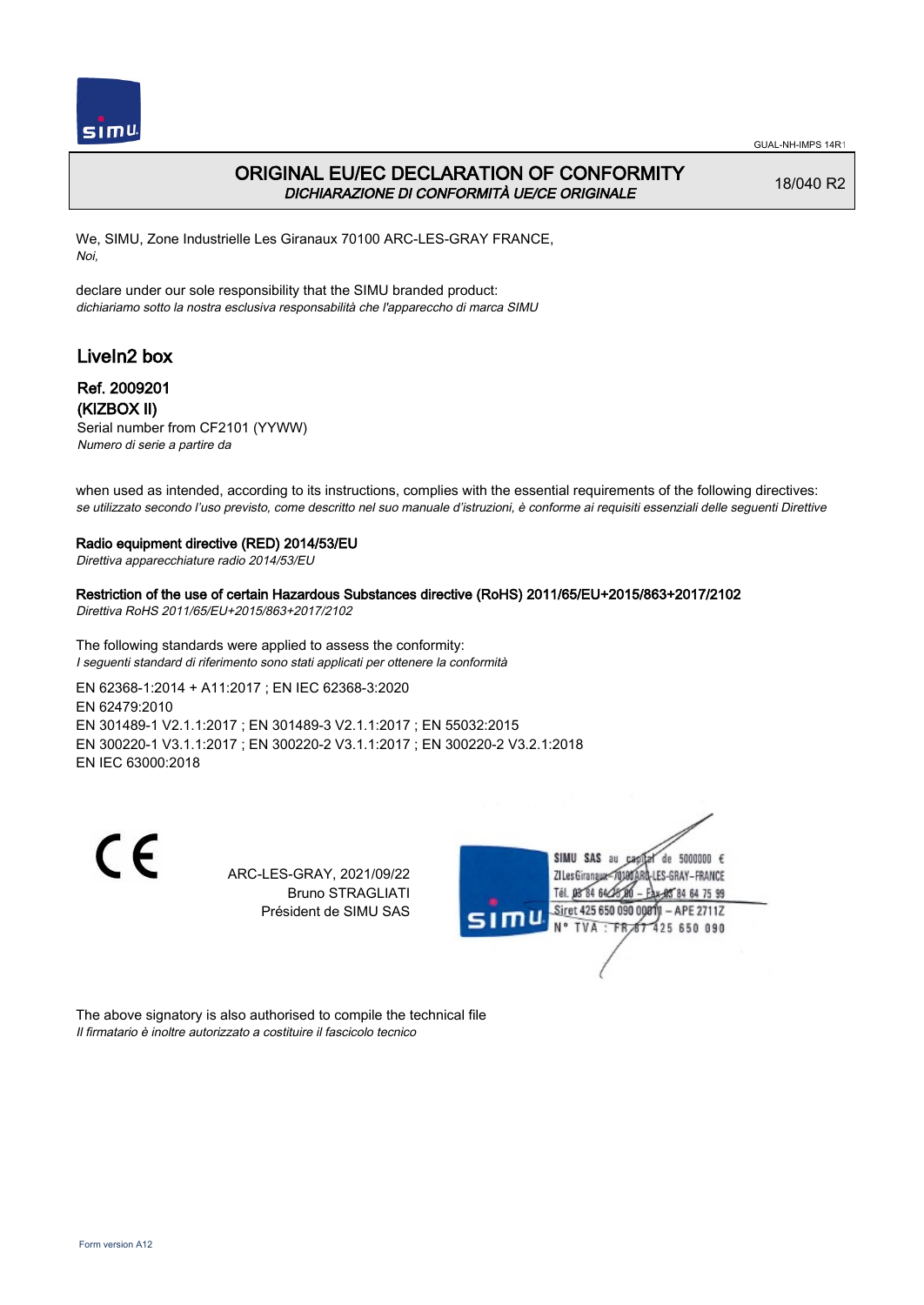

## ORIGINAL EU/EC DECLARATION OF CONFORMITY ОРИГИНАЛНА EU/EC ДЕКЛАРАЦИЯ ЗА СЪОТВЕТСТВИЕ

18/040 R2

We, SIMU, Zone Industrielle Les Giranaux 70100 ARC-LES-GRAY FRANCE, Ние,

declare under our sole responsibility that the SIMU branded product: декларираме на своя лична отговорност, че продукт с търговска марка SIMU

# LiveIn2 box

### Ref. 2009201 (KIZBOX II)

Serial number from CF2101 (YYWW) сериен номер от

when used as intended, according to its instructions, complies with the essential requirements of the following directives: когато се използва съобразно предназначението си и в съответствие с инструкциите е в съответствие с основните изисквания на следните директиви

### Radio equipment directive (RED) 2014/53/EU

Директива за радио оборудване 2014/53/EU

### Restriction of the use of certain Hazardous Substances directive (RoHS) 2011/65/EU+2015/863+2017/2102

RoHS Директива относно ограничението на употребата на определени опасни вещества в електрическото и електронното оборудване 2011/65/EU+2015/863+2017/2102

The following standards were applied to assess the conformity: Следните референтни стандарти са приложени за оценяване на съответствието

EN 62368‑1:2014 + A11:2017 ; EN IEC 62368‑3:2020 EN 62479:2010 EN 301489‑1 V2.1.1:2017 ; EN 301489‑3 V2.1.1:2017 ; EN 55032:2015 EN 300220‑1 V3.1.1:2017 ; EN 300220‑2 V3.1.1:2017 ; EN 300220‑2 V3.2.1:2018 EN IEC 63000:2018

 $\epsilon$ 

ARC-LES-GRAY, 2021/09/22 Bruno STRAGLIATI Président de SIMU SAS



The above signatory is also authorised to compile the technical file Гоеподписващия също е упълномощен да съставя техническо досие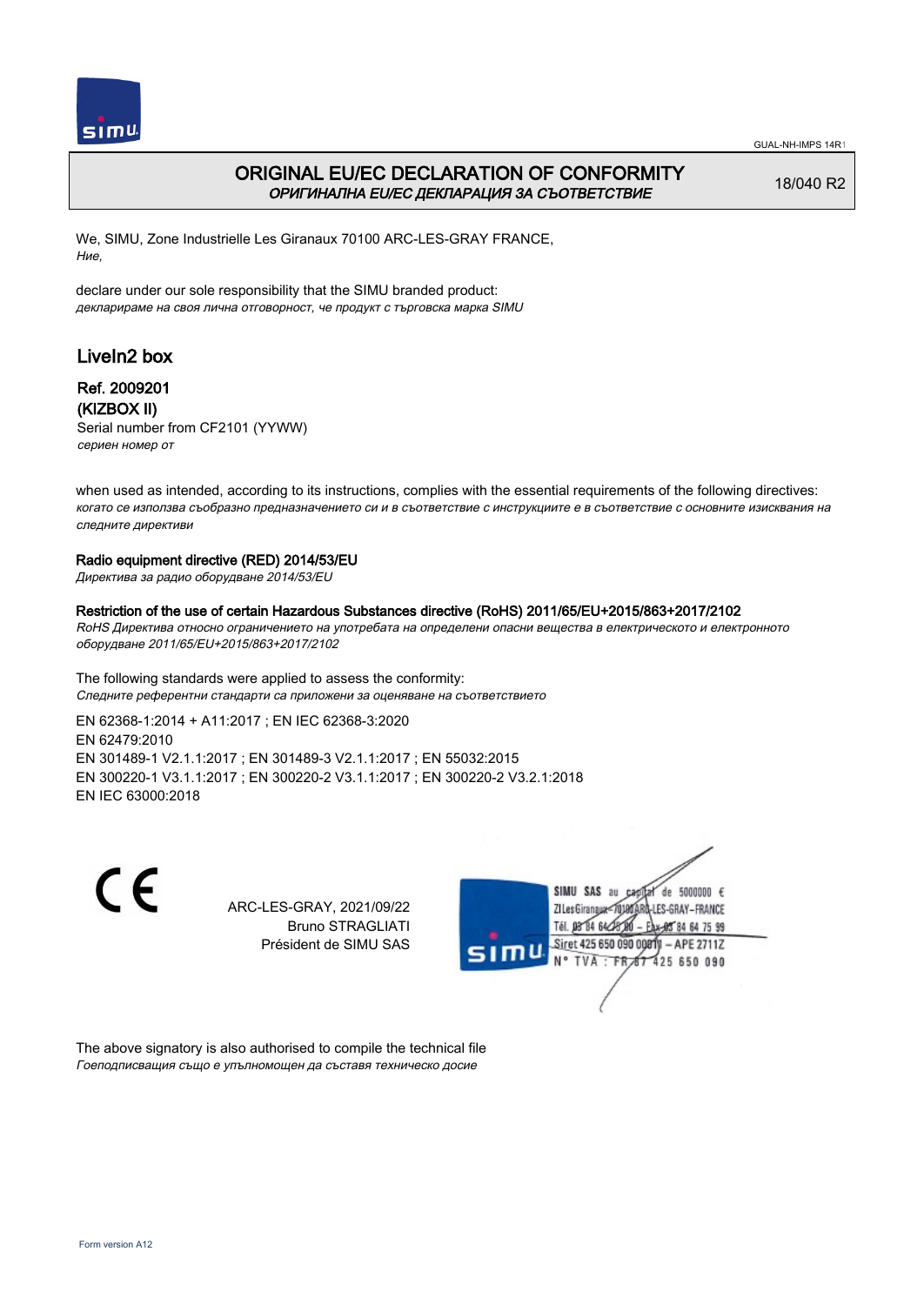

## ORIGINAL EU/EC DECLARATION OF CONFORMITY ORIGINÁLNÍ EU/ES PROHLÁŠENÍ O SHODĚ

18/040 R2

We, SIMU, Zone Industrielle Les Giranaux 70100 ARC-LES-GRAY FRANCE, My,

declare under our sole responsibility that the SIMU branded product: prohlašujeme na svou výlučnou odpovědnost, že výrobek značky SIMU

# LiveIn2 box

## Ref. 2009201 (KIZBOX II)

Serial number from CF2101 (YYWW) Sériové číslo od

when used as intended, according to its instructions, complies with the essential requirements of the following directives: pokud je používán v souladu s účelem použití a s návodem, splňuje základní požadavky těchto směrnic

### Radio equipment directive (RED) 2014/53/EU

Směrnice o dodávání rádiových zařízení na trh 2014/53/EU

### Restriction of the use of certain Hazardous Substances directive (RoHS) 2011/65/EU+2015/863+2017/2102

Směrnice o omezení používání některých nebezpečných látek v elektrických a elektronických zařízeních 2011/65/EU+2015/863+2017/2102

The following standards were applied to assess the conformity: Pro posouzení shody byly použity následující normy

EN 62368‑1:2014 + A11:2017 ; EN IEC 62368‑3:2020 EN 62479:2010 EN 301489‑1 V2.1.1:2017 ; EN 301489‑3 V2.1.1:2017 ; EN 55032:2015 EN 300220‑1 V3.1.1:2017 ; EN 300220‑2 V3.1.1:2017 ; EN 300220‑2 V3.2.1:2018 EN IEC 63000:2018

 $\epsilon$ 

ARC-LES-GRAY, 2021/09/22 Bruno STRAGLIATI Président de SIMU SAS



The above signatory is also authorised to compile the technical file Výše uvedená osoba je také osoba pověřená sestavením technické dokumentace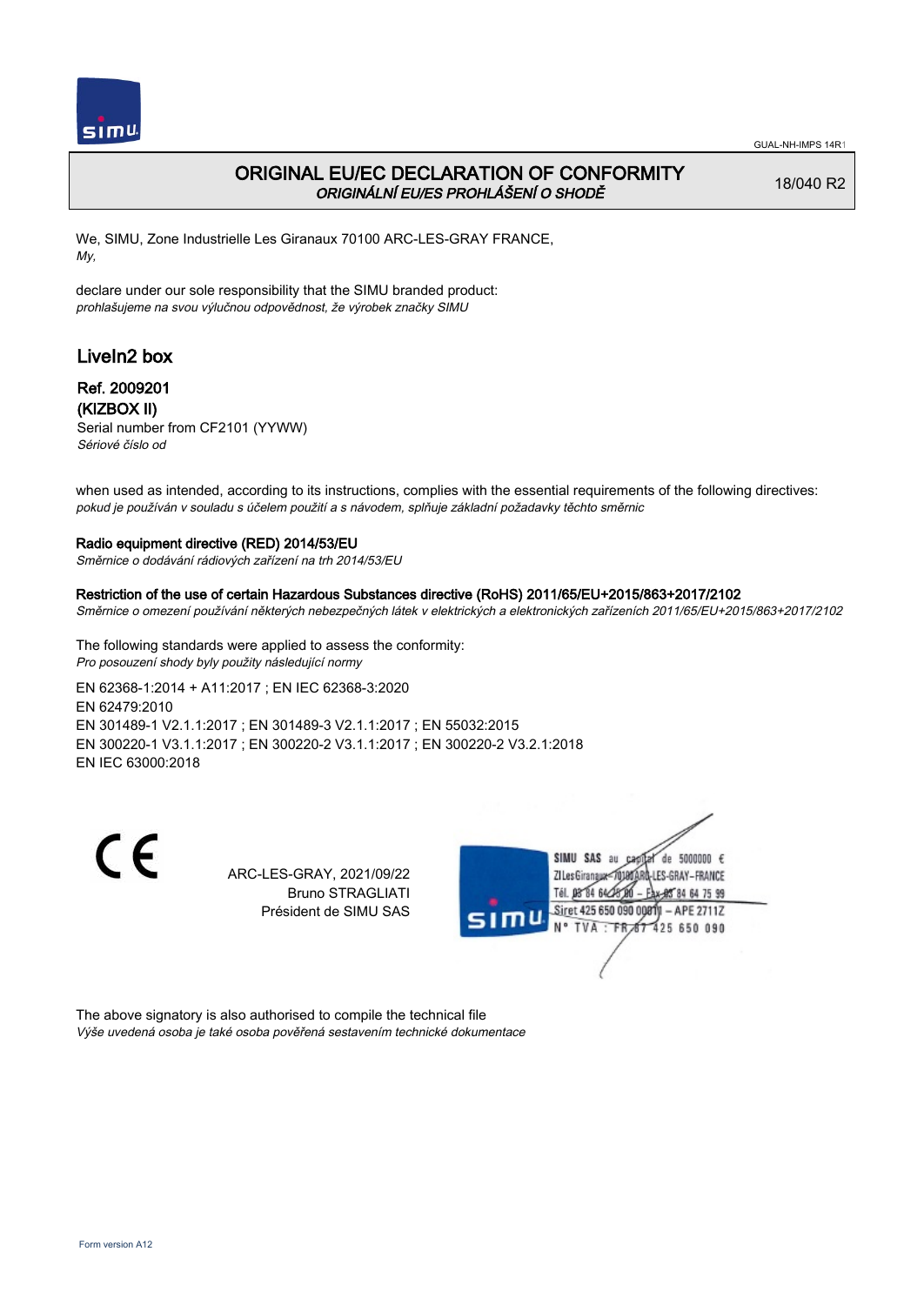

## ORIGINAL EU/EC DECLARATION OF CONFORMITY ORIGINAL EU/EF-OVERENSSTEMMELSESERKLÆRING

18/040 R2

We, SIMU, Zone Industrielle Les Giranaux 70100 ARC-LES-GRAY FRANCE, Vi,

declare under our sole responsibility that the SIMU branded product: erklærer som eneansvarlige, at SIMU mærkede produkter

# LiveIn2 box

## Ref. 2009201 (KIZBOX II)

Serial number from CF2101 (YYWW) serienummer fra

when used as intended, according to its instructions, complies with the essential requirements of the following directives: når det anvendes efter hensigten, efter dennes instrukser, overholder kravene i følgende direktiver

### Radio equipment directive (RED) 2014/53/EU

Radioudstyrsdirektivet 2014/53/EU

### Restriction of the use of certain Hazardous Substances directive (RoHS) 2011/65/EU+2015/863+2017/2102

RoHS direktiv 2011/65/EU+2015/863+2017/2102

The following standards were applied to assess the conformity: Referencestandarderne der følger blev anvendt til at vurdere overholdelsen

EN 62368‑1:2014 + A11:2017 ; EN IEC 62368‑3:2020 EN 62479:2010 EN 301489‑1 V2.1.1:2017 ; EN 301489‑3 V2.1.1:2017 ; EN 55032:2015 EN 300220‑1 V3.1.1:2017 ; EN 300220‑2 V3.1.1:2017 ; EN 300220‑2 V3.2.1:2018 EN IEC 63000:2018

 $\epsilon$ 

ARC-LES-GRAY, 2021/09/22 Bruno STRAGLIATI Président de SIMU SAS



The above signatory is also authorised to compile the technical file Personen nævnt ovenfor er også godkendt til at udarbejde det tekniske dossier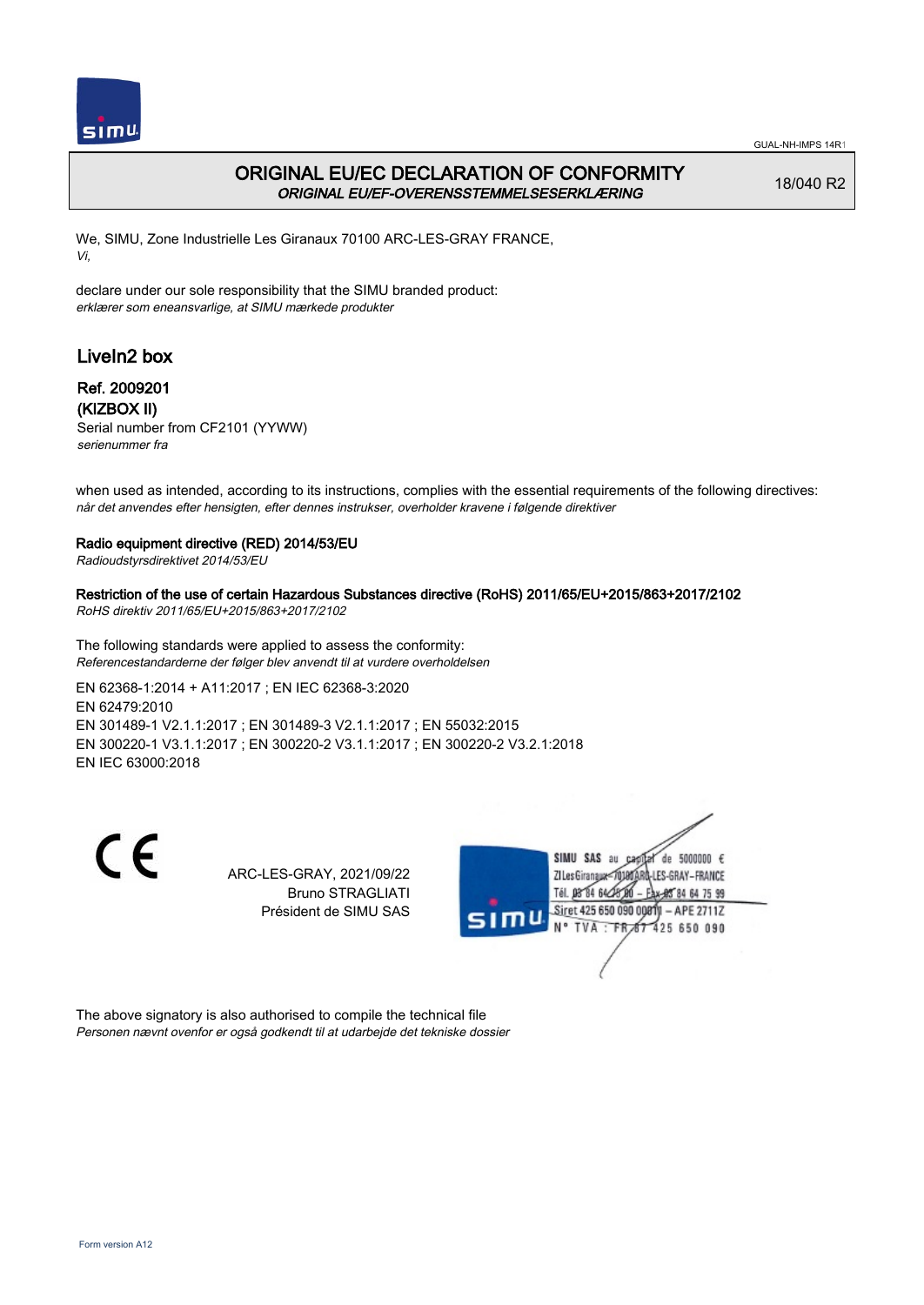

## ORIGINAL EU/EC DECLARATION OF CONFORMITY EL/EK VASTAVUSDEKLARATSIOON

18/040 R2

We, SIMU, Zone Industrielle Les Giranaux 70100 ARC-LES-GRAY FRANCE, Meie,

declare under our sole responsibility that the SIMU branded product: kinnitame kogu vastutusega, et SIMU kaubamärgiga tooted

# LiveIn2 box

### Ref. 2009201 (KIZBOX II)

Serial number from CF2101 (YYWW) Seerianumber alates

when used as intended, according to its instructions, complies with the essential requirements of the following directives: kui kasutatakse eesmärgipäraselt ja juhiste kohaselt, vastavad käesoleva direktiivi põhinõuetele

#### Radio equipment directive (RED) 2014/53/EU

Direktiiv raadioseadmete turul kättesaadavuse kohta 2014/53/EU

#### Restriction of the use of certain Hazardous Substances directive (RoHS) 2011/65/EU+2015/863+2017/2102

RoHs direktiiv ohtlike ainete kasutamise piirangute kohta elektri- ja elektroonikaseadmetes 2011/65/EU+2015/863+2017/2102

The following standards were applied to assess the conformity: Vastavusdeklaratsiooni hindamiseks kasutatakse järgmisi standardeid

EN 62368‑1:2014 + A11:2017 ; EN IEC 62368‑3:2020 EN 62479:2010 EN 301489‑1 V2.1.1:2017 ; EN 301489‑3 V2.1.1:2017 ; EN 55032:2015 EN 300220‑1 V3.1.1:2017 ; EN 300220‑2 V3.1.1:2017 ; EN 300220‑2 V3.2.1:2018 EN IEC 63000:2018

 $\epsilon$ 

ARC-LES-GRAY, 2021/09/22 Bruno STRAGLIATI Président de SIMU SAS



The above signatory is also authorised to compile the technical file Eelpool nimetatud isik on volitatud koostama tehnilist dokumentatsiooni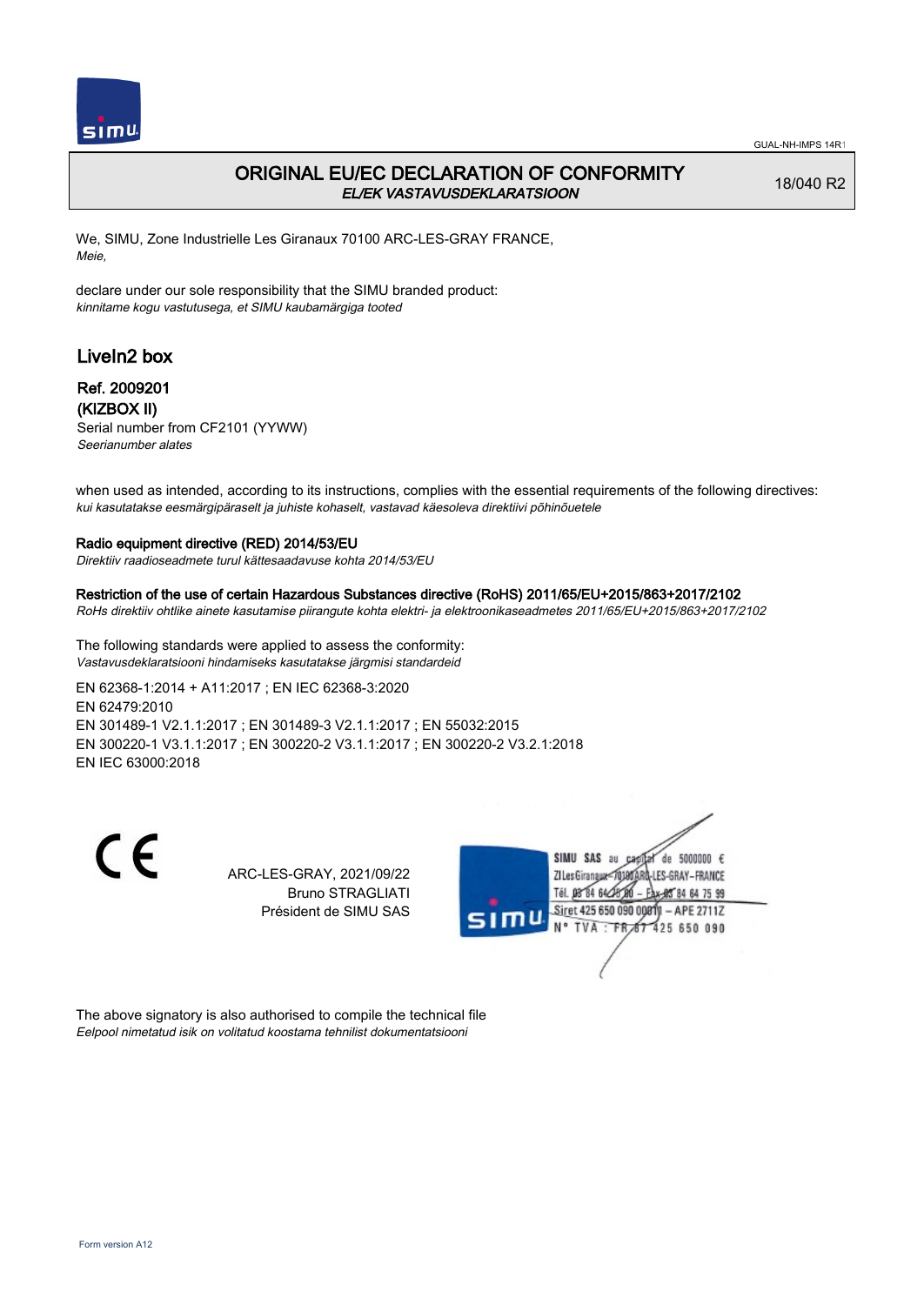

## ORIGINAL EU/EC DECLARATION OF CONFORMITY ALKUPERÄISET EU/EY-VAATIMUSTENMUKAISUUSVAKUUTUS

18/040 R2

We, SIMU, Zone Industrielle Les Giranaux 70100 ARC-LES-GRAY FRANCE, Me,

declare under our sole responsibility that the SIMU branded product: vakuutamme omalla vastuullamme, että SIMU merkkituote

# LiveIn2 box

### Ref. 2009201 (KIZBOX II)

Serial number from CF2101 (YYWW) sarjanumerot

when used as intended, according to its instructions, complies with the essential requirements of the following directives: kun käytettynä oikein ja sen ohjeiden mukaan, noudattaa seuraavien direktiivien olennaisia vaatimuksia

### Radio equipment directive (RED) 2014/53/EU

Radiolaitteiden direktiivin 2014/53/EU

### Restriction of the use of certain Hazardous Substances directive (RoHS) 2011/65/EU+2015/863+2017/2102

RoHS direktiivin 2011/65/EU+2015/863+2017/2102

The following standards were applied to assess the conformity: Seuraavia viitestandardeja sovellettiin vaatimustenmukaisuusvakuutusta arvioitaessa

EN 62368‑1:2014 + A11:2017 ; EN IEC 62368‑3:2020 EN 62479:2010 EN 301489‑1 V2.1.1:2017 ; EN 301489‑3 V2.1.1:2017 ; EN 55032:2015 EN 300220‑1 V3.1.1:2017 ; EN 300220‑2 V3.1.1:2017 ; EN 300220‑2 V3.2.1:2018 EN IEC 63000:2018

 $\epsilon$ 

ARC-LES-GRAY, 2021/09/22 Bruno STRAGLIATI Président de SIMU SAS



The above signatory is also authorised to compile the technical file Yllä allekirjoittaja on myös valtuutettu kokoamaan teknisten tiedostojen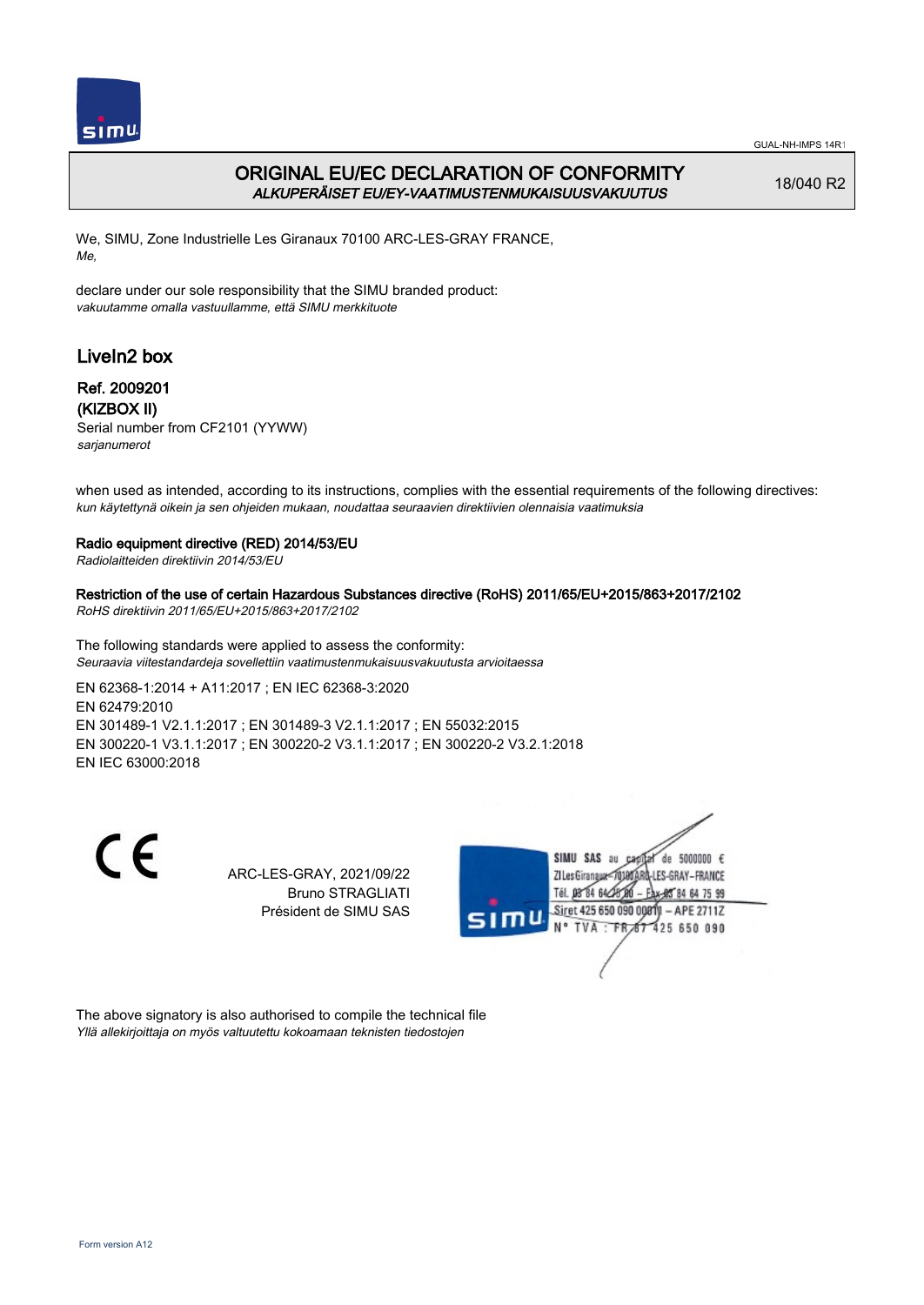

## ORIGINAL EU/EC DECLARATION OF CONFORMITY ΠΡΩΤΟΤΥΠΟ ΔΗΛΩΣΗ ΣΥΜΜΟΡΦΩΣΗΣ ΕΕ/EK

18/040 R2

We, SIMU, Zone Industrielle Les Giranaux 70100 ARC-LES-GRAY FRANCE, εμείς,

declare under our sole responsibility that the SIMU branded product: Δηλώνουμε αναλαμβάνοντας την αποκλειστική ευθύνη ότι το επώνυμο προϊόν SIMU

# LiveIn2 box

### Ref. 2009201 (KIZBOX II)

Serial number from CF2101 (YYWW) σειριακό αριθμό από

when used as intended, according to its instructions, complies with the essential requirements of the following directives: όταν χρησιμοποιείται όπως έχει προβλεφθεί, σύμφωνα με τις οδηγίες του, συμφωνεί με τις βασικές απαιτήσεις των ακόλουθων οδηγιών

#### Radio equipment directive (RED) 2014/53/EU

Οδηγία ραδιοεξοπλισμού 2014/53/EU

#### Restriction of the use of certain Hazardous Substances directive (RoHS) 2011/65/EU+2015/863+2017/2102

Οδηγίας RoHS 2011/65/EU+2015/863+2017/2102

The following standards were applied to assess the conformity: Τα πρότυπα αναφοράς που ακολουθούν εφαρμόστηκαν με σκοπό την αξιολόγηση της συμμόρφωσης

EN 62368‑1:2014 + A11:2017 ; EN IEC 62368‑3:2020 EN 62479:2010 EN 301489‑1 V2.1.1:2017 ; EN 301489‑3 V2.1.1:2017 ; EN 55032:2015 EN 300220‑1 V3.1.1:2017 ; EN 300220‑2 V3.1.1:2017 ; EN 300220‑2 V3.2.1:2018 EN IEC 63000:2018

 $\epsilon$ 

ARC-LES-GRAY, 2021/09/22 Bruno STRAGLIATI Président de SIMU SAS



The above signatory is also authorised to compile the technical file

Το πρόσωπο που αναφέρεται παραπάνω είναι επίσης εξουσιοδοτημένο να καταρτίσει τον τεχνικό φάκελο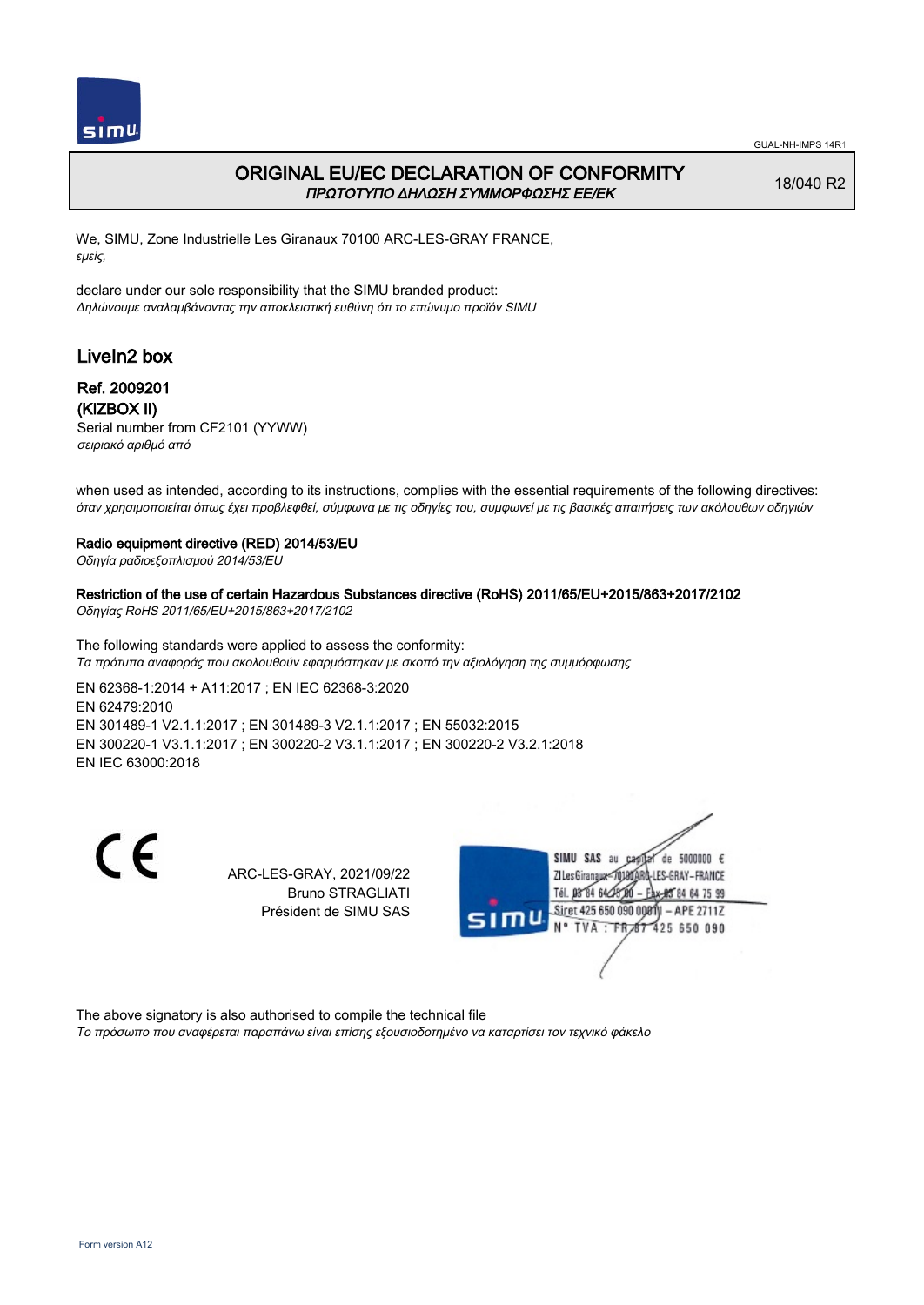

## ORIGINAL EU/EC DECLARATION OF CONFORMITY ORGINALNA EU/EC DEKLARACIJA O USKLAĐENOSTI

18/040 R2

We, SIMU, Zone Industrielle Les Giranaux 70100 ARC-LES-GRAY FRANCE, Mi,

declare under our sole responsibility that the SIMU branded product: izjavljujemo pod punom odgovornošču da je proizvod marke SIMU

# LiveIn2 box

### Ref. 2009201 (KIZBOX II)

Serial number from CF2101 (YYWW) Serijski broj iz

when used as intended, according to its instructions, complies with the essential requirements of the following directives: ako se upotrebljava prema namjeni, prema važećim uputama, usklađen sa prijeko potrebnim zahtijevima slijedećih direktiva

### Radio equipment directive (RED) 2014/53/EU

Direktiva za radijsku opremu 2014/53/EU

### Restriction of the use of certain Hazardous Substances directive (RoHS) 2011/65/EU+2015/863+2017/2102

Direktiva RoHS 2011/65/EU+2015/863+2017/2102

The following standards were applied to assess the conformity: Slijedeće reference standarda se primjenjuju da se odredi usklađenost

EN 62368‑1:2014 + A11:2017 ; EN IEC 62368‑3:2020 EN 62479:2010 EN 301489‑1 V2.1.1:2017 ; EN 301489‑3 V2.1.1:2017 ; EN 55032:2015 EN 300220‑1 V3.1.1:2017 ; EN 300220‑2 V3.1.1:2017 ; EN 300220‑2 V3.2.1:2018 EN IEC 63000:2018

 $\epsilon$ 

ARC-LES-GRAY, 2021/09/22 Bruno STRAGLIATI Président de SIMU SAS



The above signatory is also authorised to compile the technical file Gore navedeni potpisnik također je ovlašten za sastavljanje tehničkog dokumenta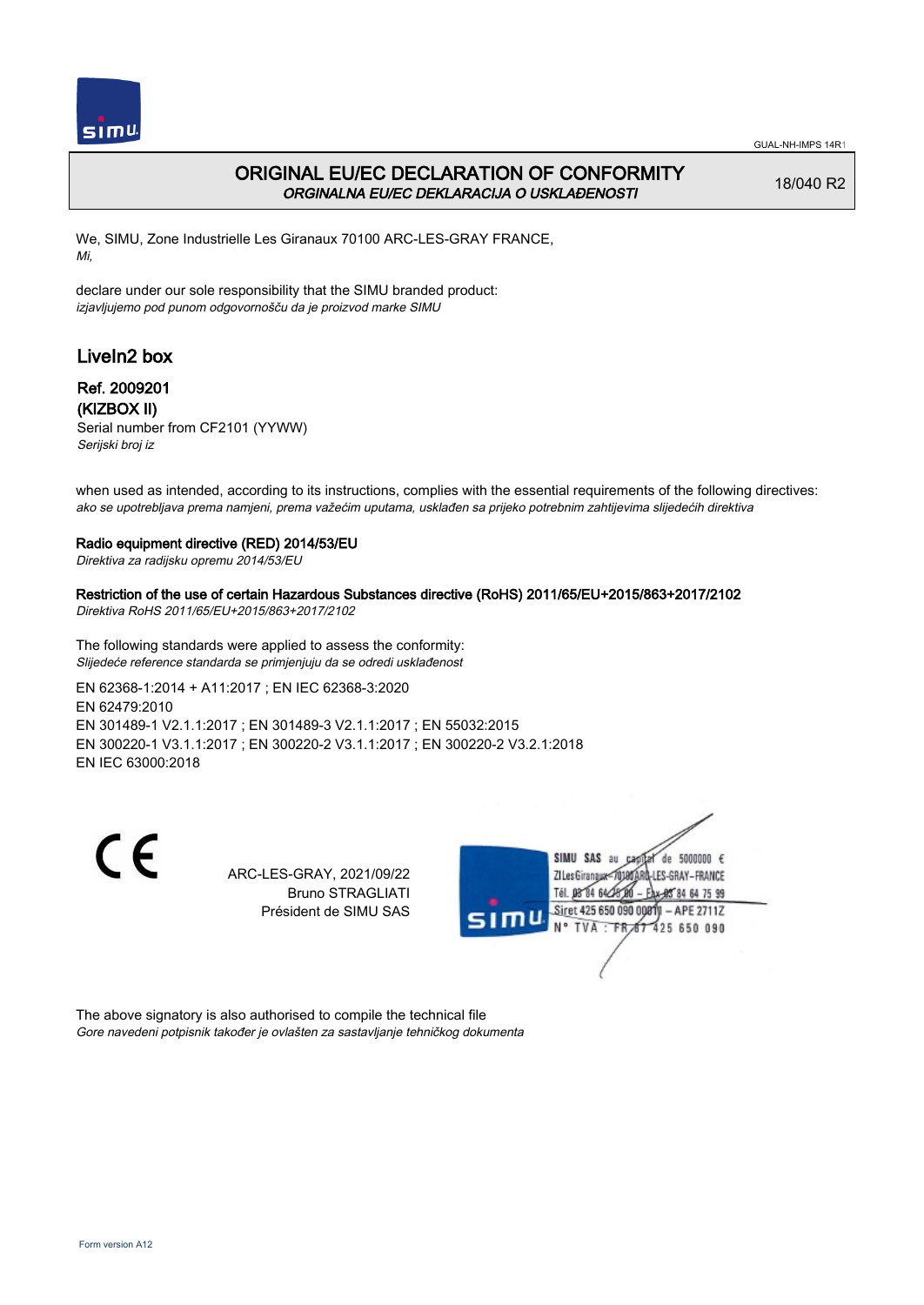

## ORIGINAL EU/EC DECLARATION OF CONFORMITY Eredeti EU/CE Megfelelőségi Nyilatkozat

18/040 R2

We, SIMU, Zone Industrielle Les Giranaux 70100 ARC-LES-GRAY FRANCE, Alulírott,

declare under our sole responsibility that the SIMU branded product: felelősségünk teljes tudatában kijelentjük, hogy a szóban forgó SIMU termék

# LiveIn2 box

### Ref. 2009201 (KIZBOX II)

Serial number from CF2101 (YYWW) Sorozatszámtól

when used as intended, according to its instructions, complies with the essential requirements of the following directives: megfelel, az alábbi irányelvekben megfogalmazott alapvető követelményeknek

#### Radio equipment directive (RED) 2014/53/EU

A rádióberendezésekről szóló irányelv 2014/53/EU

Restriction of the use of certain Hazardous Substances directive (RoHS) 2011/65/EU+2015/863+2017/2102 RoHS irányelv 2011/65/EU+2015/863+2017/2102

The following standards were applied to assess the conformity: A megfelelőség biztosításának érdekében az alábbi szabványok kerültek alkalmazásra

EN 62368‑1:2014 + A11:2017 ; EN IEC 62368‑3:2020 EN 62479:2010 EN 301489‑1 V2.1.1:2017 ; EN 301489‑3 V2.1.1:2017 ; EN 55032:2015 EN 300220‑1 V3.1.1:2017 ; EN 300220‑2 V3.1.1:2017 ; EN 300220‑2 V3.2.1:2018 EN IEC 63000:2018

 $\epsilon$ 

ARC-LES-GRAY, 2021/09/22 Bruno STRAGLIATI Président de SIMU SAS



The above signatory is also authorised to compile the technical file A fent említett aláíró is jogosult a műszaki dokumentáció összeállítására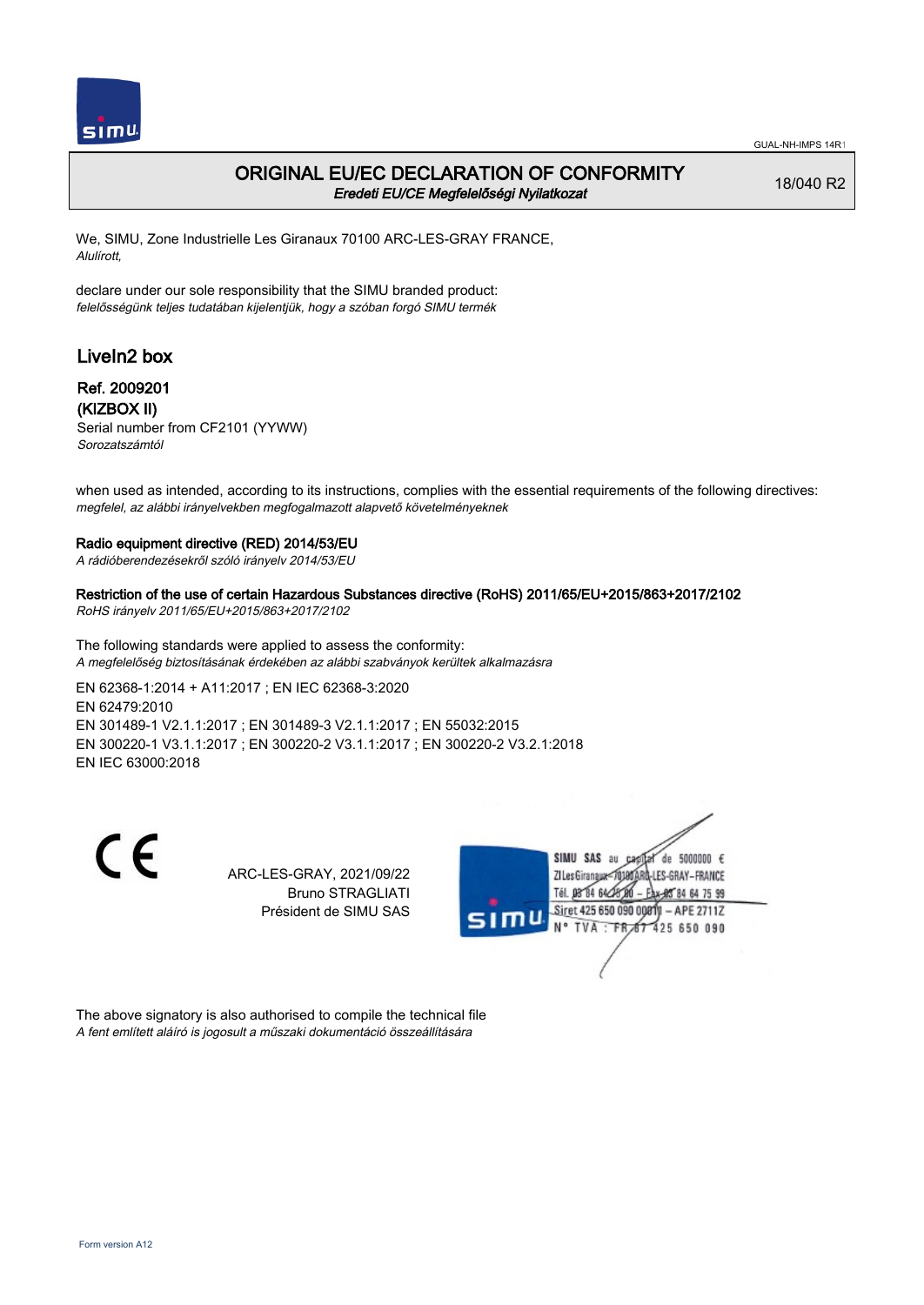

## ORIGINAL EU/EC DECLARATION OF CONFORMITY ORIGINALI ES/EB ATITIKTIES DEKLARACIJA

18/040 R2

We, SIMU, Zone Industrielle Les Giranaux 70100 ARC-LES-GRAY FRANCE, Mes,

declare under our sole responsibility that the SIMU branded product: atsakingai deklaruojame, kad SIMU kompanijos produktas

# LiveIn2 box

## Ref. 2009201 (KIZBOX II)

Serial number from CF2101 (YYWW) Serijos numeris nuo

when used as intended, according to its instructions, complies with the essential requirements of the following directives: naudojamas pagal paskirtį, pagal gamintojo instrukcijas, atitinka esminius šių Direktyvų reikalavimus

### Radio equipment directive (RED) 2014/53/EU

Radijo ryšio įrenginių direktyva 2014/53/EU

### Restriction of the use of certain Hazardous Substances directive (RoHS) 2011/65/EU+2015/863+2017/2102

PMNA (RoHS) direktyva 2011/65/EU+2015/863+2017/2102

The following standards were applied to assess the conformity: Įverinti deklaruojamą atitiktį buvo taikomi toliau nurodyti standartai

EN 62368‑1:2014 + A11:2017 ; EN IEC 62368‑3:2020 EN 62479:2010 EN 301489‑1 V2.1.1:2017 ; EN 301489‑3 V2.1.1:2017 ; EN 55032:2015 EN 300220‑1 V3.1.1:2017 ; EN 300220‑2 V3.1.1:2017 ; EN 300220‑2 V3.2.1:2018 EN IEC 63000:2018

 $\epsilon$ 

ARC-LES-GRAY, 2021/09/22 Bruno STRAGLIATI Président de SIMU SAS



The above signatory is also authorised to compile the technical file Asmuo, pasirašęs šią deklaraciją, taip pat turi įgaliojimą sudaryti techninę bylą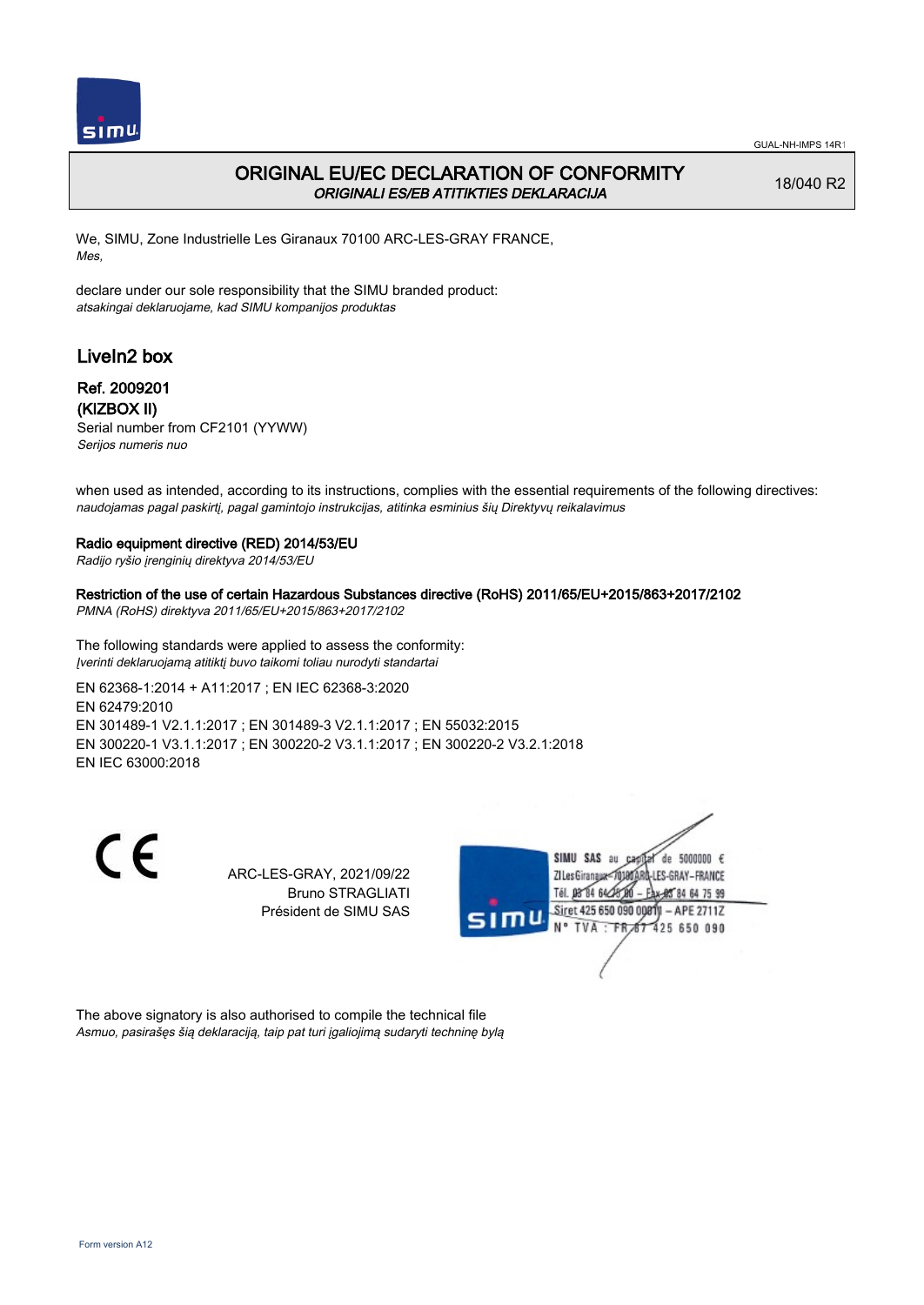

# ORIGINAL EU/EC DECLARATION OF CONFORMITY ES/EK ATBILSTĪBAS DEKLARĀCIJA

18/040 R2

We, SIMU, Zone Industrielle Les Giranaux 70100 ARC-LES-GRAY FRANCE, Mēs,

declare under our sole responsibility that the SIMU branded product: ar pilnu atbildību, apliecinām, ka SIMU zīmola produkti,

# LiveIn2 box

## Ref. 2009201 (KIZBOX II)

Serial number from CF2101 (YYWW) sērijas numurs no

when used as intended, according to its instructions, complies with the essential requirements of the following directives: ja tie tiek lietoti saskaņā ar norādījumiem, atbilst šo direktīvu pamatprasībām

### Radio equipment directive (RED) 2014/53/EU

Direktīva par radioiekārtu pieejamību tirgū 2014/53/EU

## Restriction of the use of certain Hazardous Substances directive (RoHS) 2011/65/EU+2015/863+2017/2102

RoHs Direktīva par dažādu bīstamu vielu izmantošanas ierobežošanu elektriskās un elektroniskās iekārtās 2011/65/EU+2015/863+2017/2102

The following standards were applied to assess the conformity: Atbilstības deklarācijas novērtēšanai tiek pielietoti sekojoši standarti

EN 62368‑1:2014 + A11:2017 ; EN IEC 62368‑3:2020 EN 62479:2010 EN 301489‑1 V2.1.1:2017 ; EN 301489‑3 V2.1.1:2017 ; EN 55032:2015 EN 300220‑1 V3.1.1:2017 ; EN 300220‑2 V3.1.1:2017 ; EN 300220‑2 V3.2.1:2018 EN IEC 63000:2018

 $\epsilon$ 

ARC-LES-GRAY, 2021/09/22 Bruno STRAGLIATI Président de SIMU SAS



The above signatory is also authorised to compile the technical file Iepriekš minētā persona ir pilnvarota sastādīt tehnisko dokumentāciju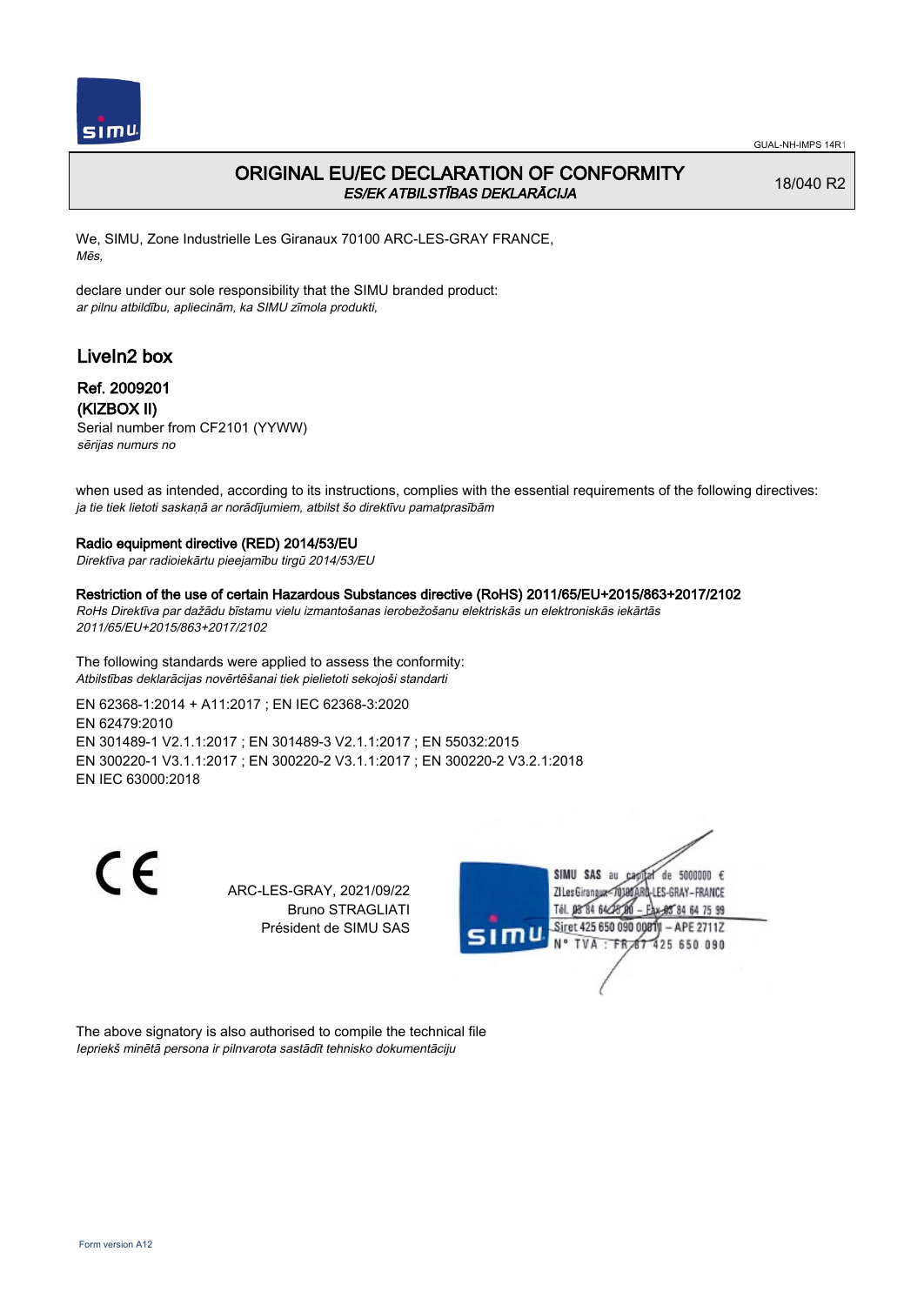

## ORIGINAL EU/EC DECLARATION OF CONFORMITY OORSPRONKELIJKE EU/EG-CONFORMITEITSVERKLARING

18/040 R2

We, SIMU, Zone Industrielle Les Giranaux 70100 ARC-LES-GRAY FRANCE, Wij,

declare under our sole responsibility that the SIMU branded product: verklaren op eigen verantwoordelijkheid dat het produkt van het SIMU

# LiveIn2 box

## Ref. 2009201 (KIZBOX II)

Serial number from CF2101 (YYWW) Serienummer van

when used as intended, according to its instructions, complies with the essential requirements of the following directives: wanneer gebruikt voor de juiste toepassing voldoet aan de essentiële eisen van de volgende richtlijnen

### Radio equipment directive (RED) 2014/53/EU

Richtlijn radioapparatuur 2014/53/EU

### Restriction of the use of certain Hazardous Substances directive (RoHS) 2011/65/EU+2015/863+2017/2102

RoHS Richtlijn 2011/65/EU+2015/863+2017/2102

The following standards were applied to assess the conformity: De volgende referentiestandaarden worden toegepast om de overeenstemming te evalueren

EN 62368‑1:2014 + A11:2017 ; EN IEC 62368‑3:2020 EN 62479:2010 EN 301489‑1 V2.1.1:2017 ; EN 301489‑3 V2.1.1:2017 ; EN 55032:2015 EN 300220‑1 V3.1.1:2017 ; EN 300220‑2 V3.1.1:2017 ; EN 300220‑2 V3.2.1:2018 EN IEC 63000:2018

 $\epsilon$ 

ARC-LES-GRAY, 2021/09/22 Bruno STRAGLIATI Président de SIMU SAS



The above signatory is also authorised to compile the technical file De bovengenoemde persoon is ook bevoegd om het technisch dossier samen te stellen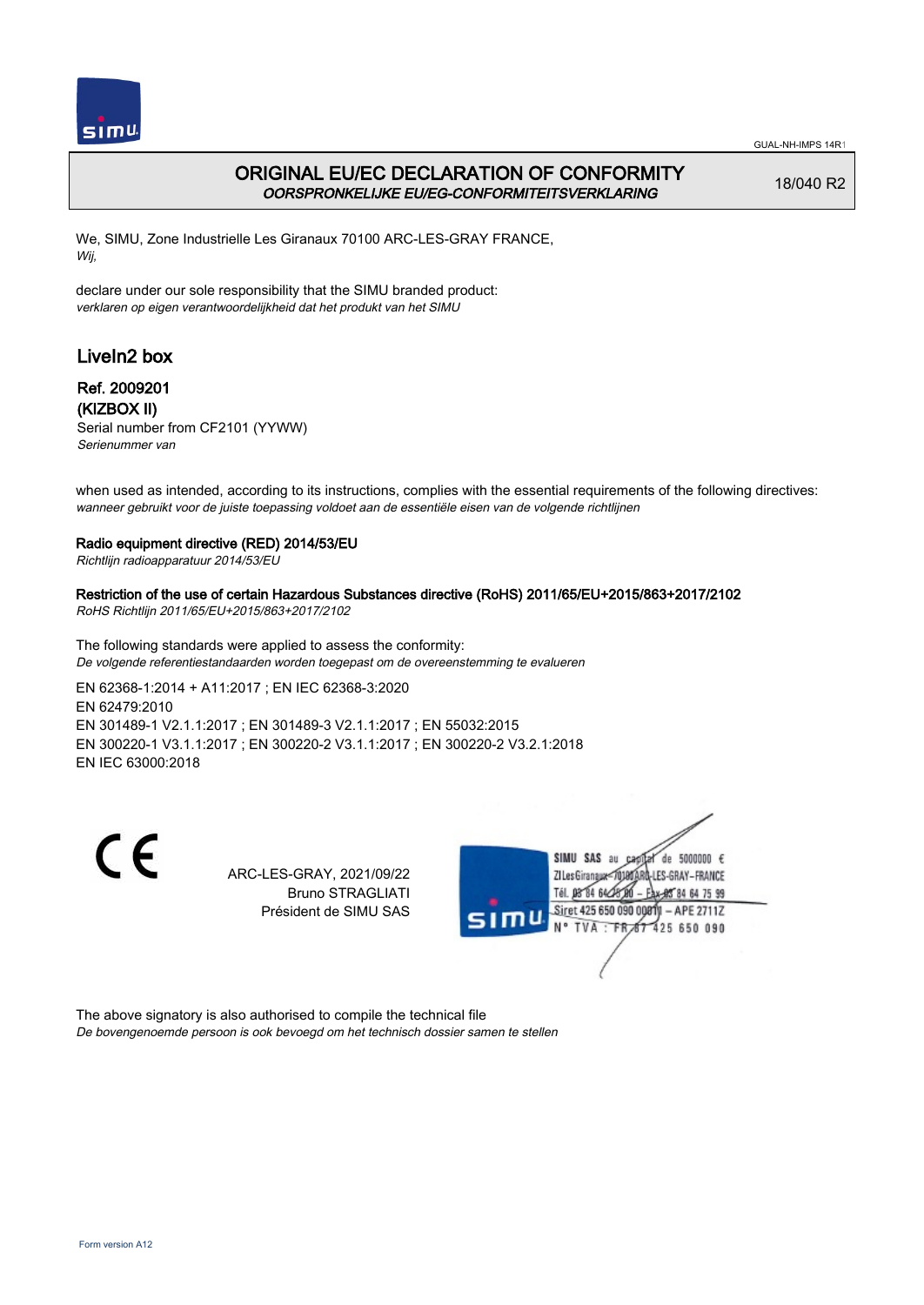

## ORIGINAL EU/EC DECLARATION OF CONFORMITY ORIGINAL EU / CE - ERKLÆRING

18/040 R2

We, SIMU, Zone Industrielle Les Giranaux 70100 ARC-LES-GRAY FRANCE, Vi,

declare under our sole responsibility that the SIMU branded product: erklærer under vårt eneansvar at SIMU merket produkt

# LiveIn2 box

## Ref. 2009201 (KIZBOX II)

Serial number from CF2101 (YYWW) Serienummer fra

when used as intended, according to its instructions, complies with the essential requirements of the following directives: når de brukes som forutsatt, i henhold til sin instruks, i samsvar med de grunnlegende kravene i følgende direktiver

### Radio equipment directive (RED) 2014/53/EU

Radioutstyr direktivet 2014/53/EU

#### Restriction of the use of certain Hazardous Substances directive (RoHS) 2011/65/EU+2015/863+2017/2102

RoHS-direktivet 2011/65/EU+2015/863+2017/2102

The following standards were applied to assess the conformity: Følgende referansestandarder ble brukt for å vurdere samsvar

EN 62368‑1:2014 + A11:2017 ; EN IEC 62368‑3:2020 EN 62479:2010 EN 301489‑1 V2.1.1:2017 ; EN 301489‑3 V2.1.1:2017 ; EN 55032:2015 EN 300220‑1 V3.1.1:2017 ; EN 300220‑2 V3.1.1:2017 ; EN 300220‑2 V3.2.1:2018 EN IEC 63000:2018

 $\epsilon$ 

ARC-LES-GRAY, 2021/09/22 Bruno STRAGLIATI Président de SIMU SAS



The above signatory is also authorised to compile the technical file Ovennevnte underskrevet fullmakt til å utarbeide den tekniske dokumentasjonen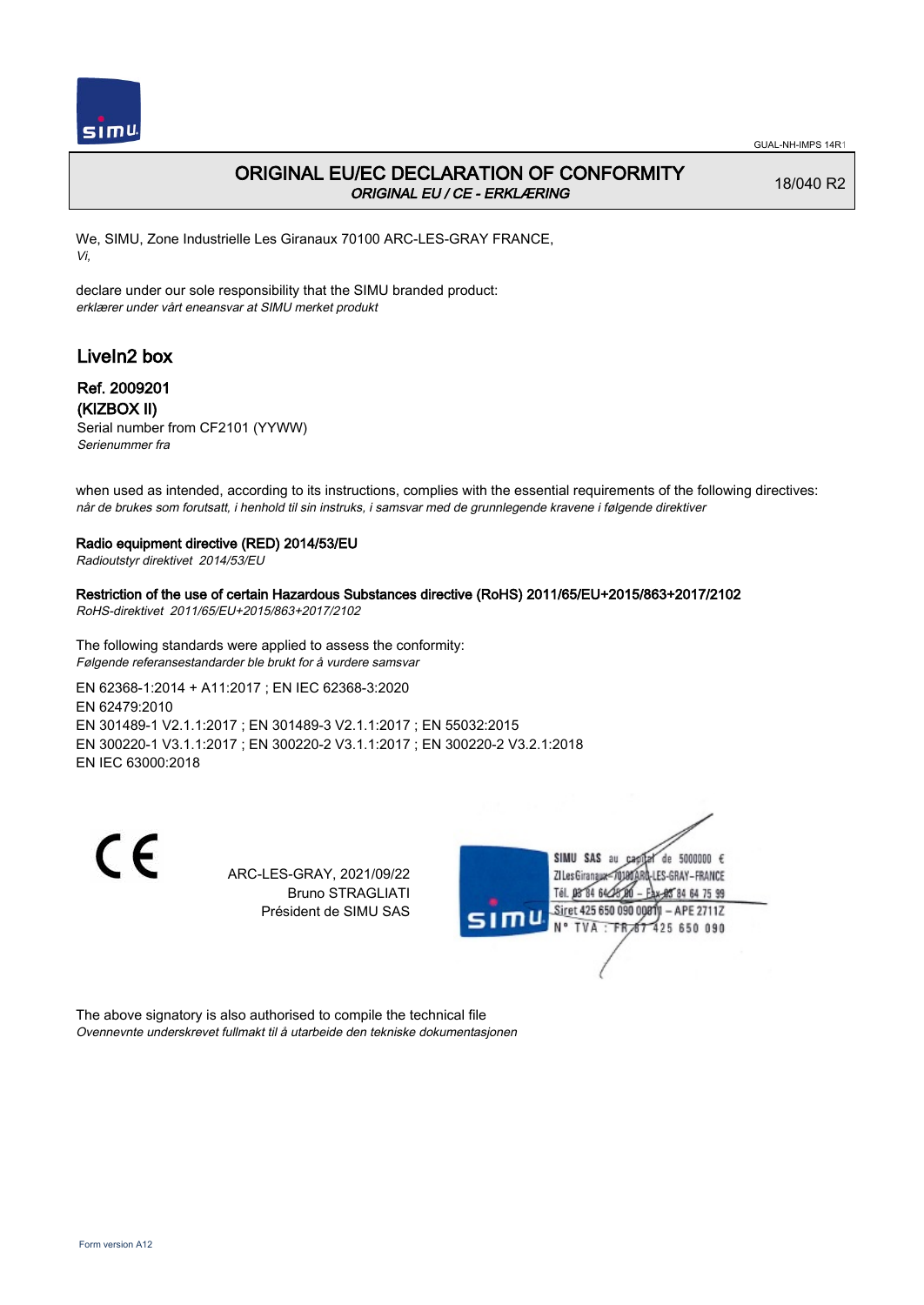

## ORIGINAL EU/EC DECLARATION OF CONFORMITY ORYGINALNA DEKLARACJA ZGODNOŚCI UE/WE

18/040 R2

We, SIMU, Zone Industrielle Les Giranaux 70100 ARC-LES-GRAY FRANCE, My,

declare under our sole responsibility that the SIMU branded product: deklarujemy z pełną odpowiedzialnością, że produkt oznaczony marką SIMU

# LiveIn2 box

## Ref. 2009201 (KIZBOX II)

Serial number from CF2101 (YYWW) z numerem seryjnym od

when used as intended, according to its instructions, complies with the essential requirements of the following directives: gdy jest używany zgodnie z przeznaczeniem i instrukcjami, spełnia podstawowe wymagania następujących Dyrektyw

### Radio equipment directive (RED) 2014/53/EU

Dyrektywa o urządzeniach radiowych 2014/53/EU

Restriction of the use of certain Hazardous Substances directive (RoHS) 2011/65/EU+2015/863+2017/2102

Dyrektywa RoHS 2011/65/EU+2015/863+2017/2102

The following standards were applied to assess the conformity: Do oceny zgodności zostały zastosowane następujące normy

EN 62368‑1:2014 + A11:2017 ; EN IEC 62368‑3:2020 EN 62479:2010 EN 301489‑1 V2.1.1:2017 ; EN 301489‑3 V2.1.1:2017 ; EN 55032:2015 EN 300220‑1 V3.1.1:2017 ; EN 300220‑2 V3.1.1:2017 ; EN 300220‑2 V3.2.1:2018 EN IEC 63000:2018

 $\epsilon$ 

ARC-LES-GRAY, 2021/09/22 Bruno STRAGLIATI Président de SIMU SAS



The above signatory is also authorised to compile the technical file Osoba wskazana powyżej jest również upoważniony do przygotowania dokumentacji technicznej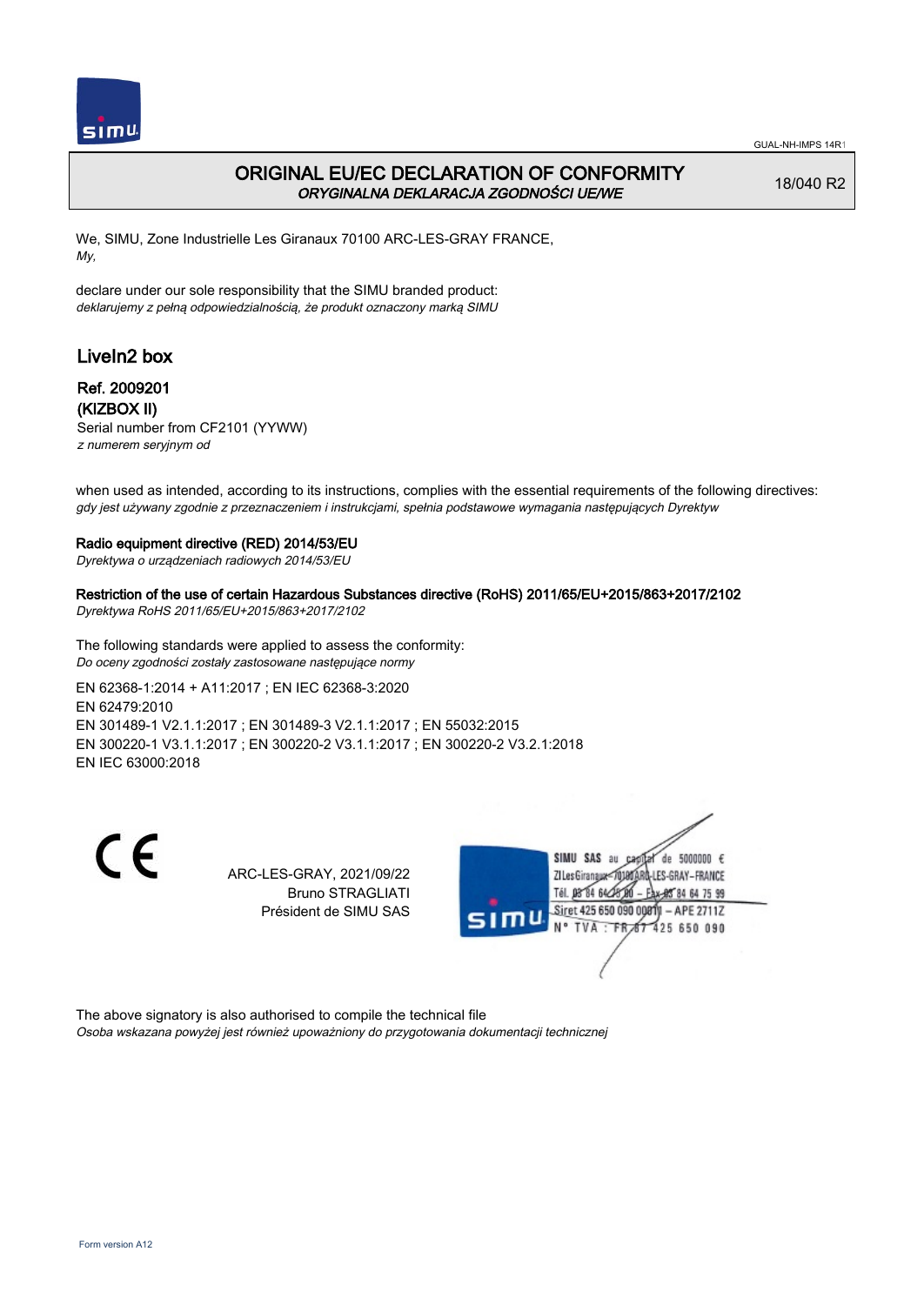

## ORIGINAL EU/EC DECLARATION OF CONFORMITY DECLARAÇÃO UE/CE DE CONFORMIDADE ORIGINAL

18/040 R2

We, SIMU, Zone Industrielle Les Giranaux 70100 ARC-LES-GRAY FRANCE, Nós,

declare under our sole responsibility that the SIMU branded product: declaramos sob nossa única responsabilidade que o dispositivo marca SIMU

# LiveIn2 box

### Ref. 2009201 (KIZBOX II)

Serial number from CF2101 (YYWW) Número de série desde

when used as intended, according to its instructions, complies with the essential requirements of the following directives: Quando utilizado de acordo com sua a aplicação, segundo as suas instruções, cumpre os requisitos essenciais das seguintes diretivas

#### Radio equipment directive (RED) 2014/53/EU

Diretiva equipamentos de rádio 2014/53/EU

Restriction of the use of certain Hazardous Substances directive (RoHS) 2011/65/EU+2015/863+2017/2102 Diretiva RoHS 2011/65/EU+2015/863+2017/2102

The following standards were applied to assess the conformity: As normas de referência apresentadas em seguida foram aplicadas para avaliar a conformidade

EN 62368‑1:2014 + A11:2017 ; EN IEC 62368‑3:2020 EN 62479:2010 EN 301489‑1 V2.1.1:2017 ; EN 301489‑3 V2.1.1:2017 ; EN 55032:2015 EN 300220‑1 V3.1.1:2017 ; EN 300220‑2 V3.1.1:2017 ; EN 300220‑2 V3.2.1:2018 EN IEC 63000:2018

 $\epsilon$ 

ARC-LES-GRAY, 2021/09/22 Bruno STRAGLIATI Président de SIMU SAS



The above signatory is also authorised to compile the technical file A pessoa nomeada acima também está autorizada a compilar o processo técnico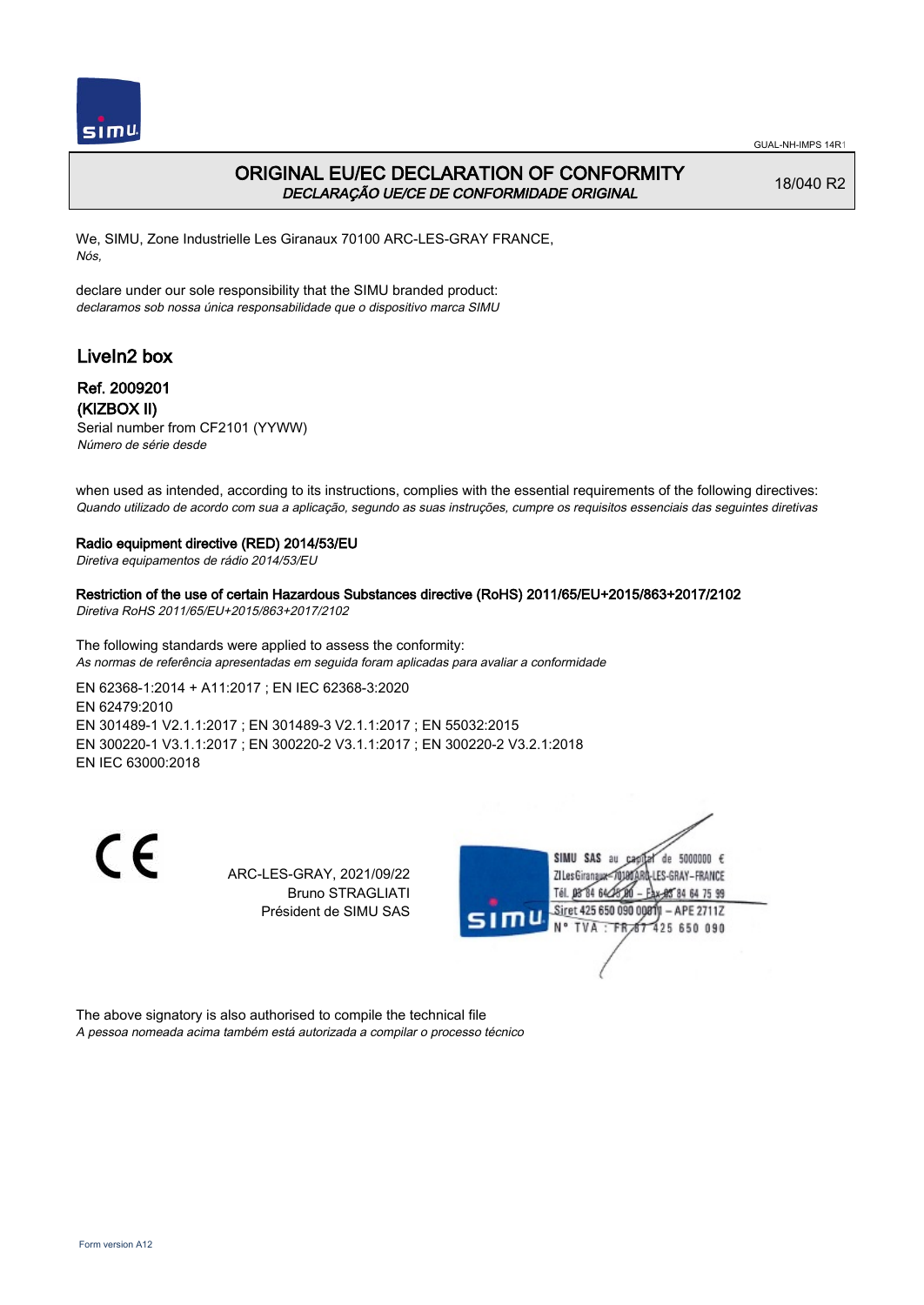

## ORIGINAL EU/EC DECLARATION OF CONFORMITY ORIGINAL EU/EC DECLARAIE DE CONFORMITATE

18/040 R2

We, SIMU, Zone Industrielle Les Giranaux 70100 ARC-LES-GRAY FRANCE, Noi,

declare under our sole responsibility that the SIMU branded product: declarăm pe propria răspundere că produsele marca SIMU

# LiveIn2 box

## Ref. 2009201 (KIZBOX II)

Serial number from CF2101 (YYWW) Numărul de serie din

when used as intended, according to its instructions, complies with the essential requirements of the following directives: utilizate conform destinaiei lor, aa cum este descris în manualul de utilizare, sunt în conformitate cu cerinele eseniale ale următoarelor directive

## Radio equipment directive (RED) 2014/53/EU

Directiva privind echipamentele radio 2014/53/EU

### Restriction of the use of certain Hazardous Substances directive (RoHS) 2011/65/EU+2015/863+2017/2102

Directiva RoHS 2011/65/EU+2015/863+2017/2102

The following standards were applied to assess the conformity: Următoarele standarde de referină au fost aplicate pentru respectarea conformităii

EN 62368‑1:2014 + A11:2017 ; EN IEC 62368‑3:2020 EN 62479:2010 EN 301489‑1 V2.1.1:2017 ; EN 301489‑3 V2.1.1:2017 ; EN 55032:2015 EN 300220‑1 V3.1.1:2017 ; EN 300220‑2 V3.1.1:2017 ; EN 300220‑2 V3.2.1:2018 EN IEC 63000:2018

 $\epsilon$ 

ARC-LES-GRAY, 2021/09/22 Bruno STRAGLIATI Président de SIMU SAS



The above signatory is also authorised to compile the technical file Semnatarul de mai sus este, de asemenea, autorizat să întocmească dosarul tehnic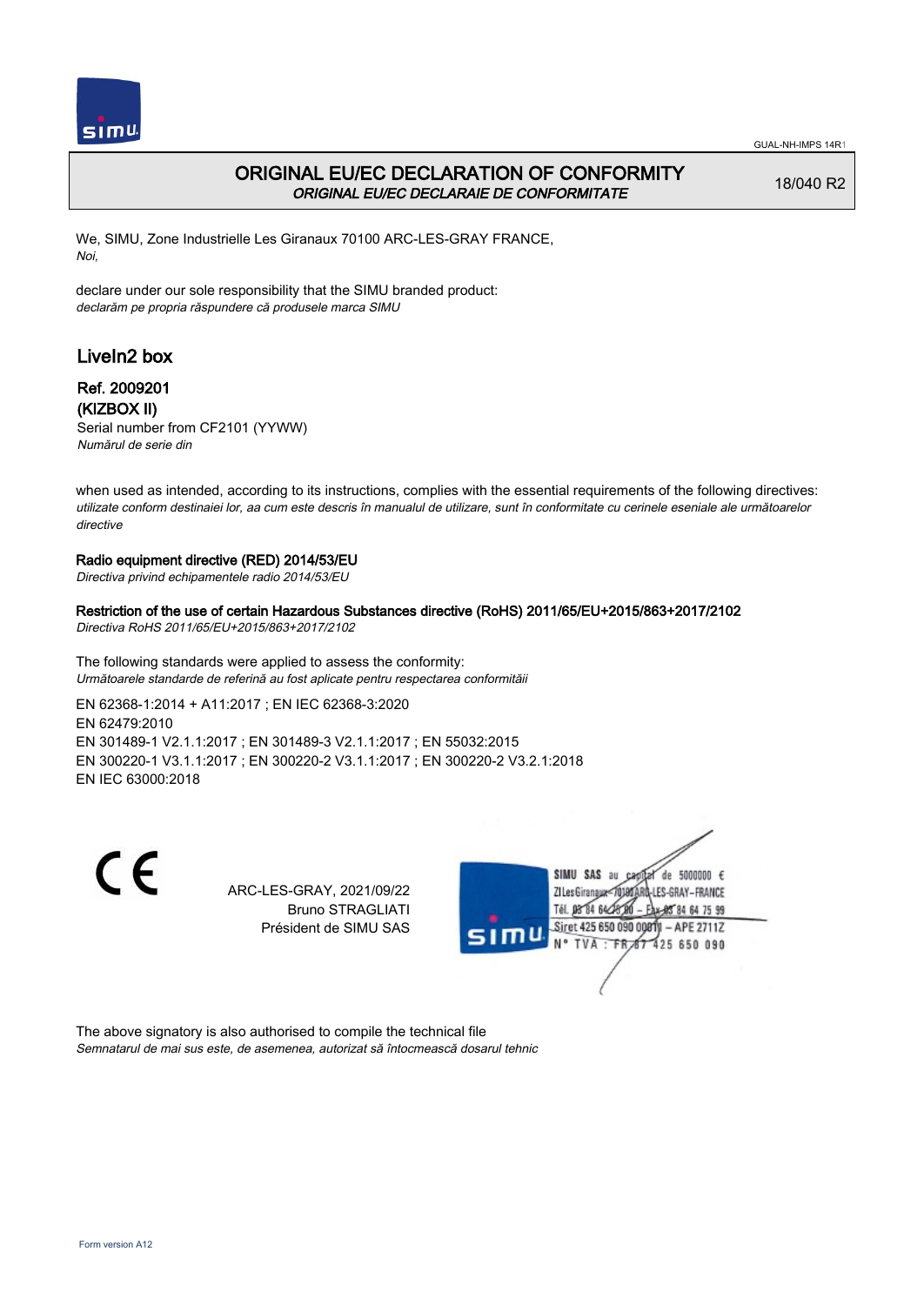

## ORIGINAL EU/EC DECLARATION OF CONFORMITY ORIGINAL EU/EG-FÖRSÄKRAN OM ÖVERENSSTÄMMELSE

18/040 R2

We, SIMU, Zone Industrielle Les Giranaux 70100 ARC-LES-GRAY FRANCE, Vi,

declare under our sole responsibility that the SIMU branded product: försäkrar på eget ansvar att produkten av varumärket SIMU

# LiveIn2 box

## Ref. 2009201 (KIZBOX II)

Serial number from CF2101 (YYWW) Serienumret från

when used as intended, according to its instructions, complies with the essential requirements of the following directives: uppfyller de grundläggande kraven i följande direktiv när den används på det sätt som avses, i enlighet med bruksanvisningen

### Radio equipment directive (RED) 2014/53/EU

Direktivet om radioutrustning 2014/53/EU

### Restriction of the use of certain Hazardous Substances directive (RoHS) 2011/65/EU+2015/863+2017/2102

RoHS-direktivet 2011/65/EU+2015/863+2017/2102

The following standards were applied to assess the conformity: Följande referensnormer har tillämpats för att göra en bedömning av överensstämmelsen

EN 62368‑1:2014 + A11:2017 ; EN IEC 62368‑3:2020 EN 62479:2010 EN 301489‑1 V2.1.1:2017 ; EN 301489‑3 V2.1.1:2017 ; EN 55032:2015 EN 300220‑1 V3.1.1:2017 ; EN 300220‑2 V3.1.1:2017 ; EN 300220‑2 V3.2.1:2018 EN IEC 63000:2018

 $\epsilon$ 

ARC-LES-GRAY, 2021/09/22 Bruno STRAGLIATI Président de SIMU SAS



The above signatory is also authorised to compile the technical file

Den person som anges ovan är också behörig att ställa samman den tekniska dokumentationen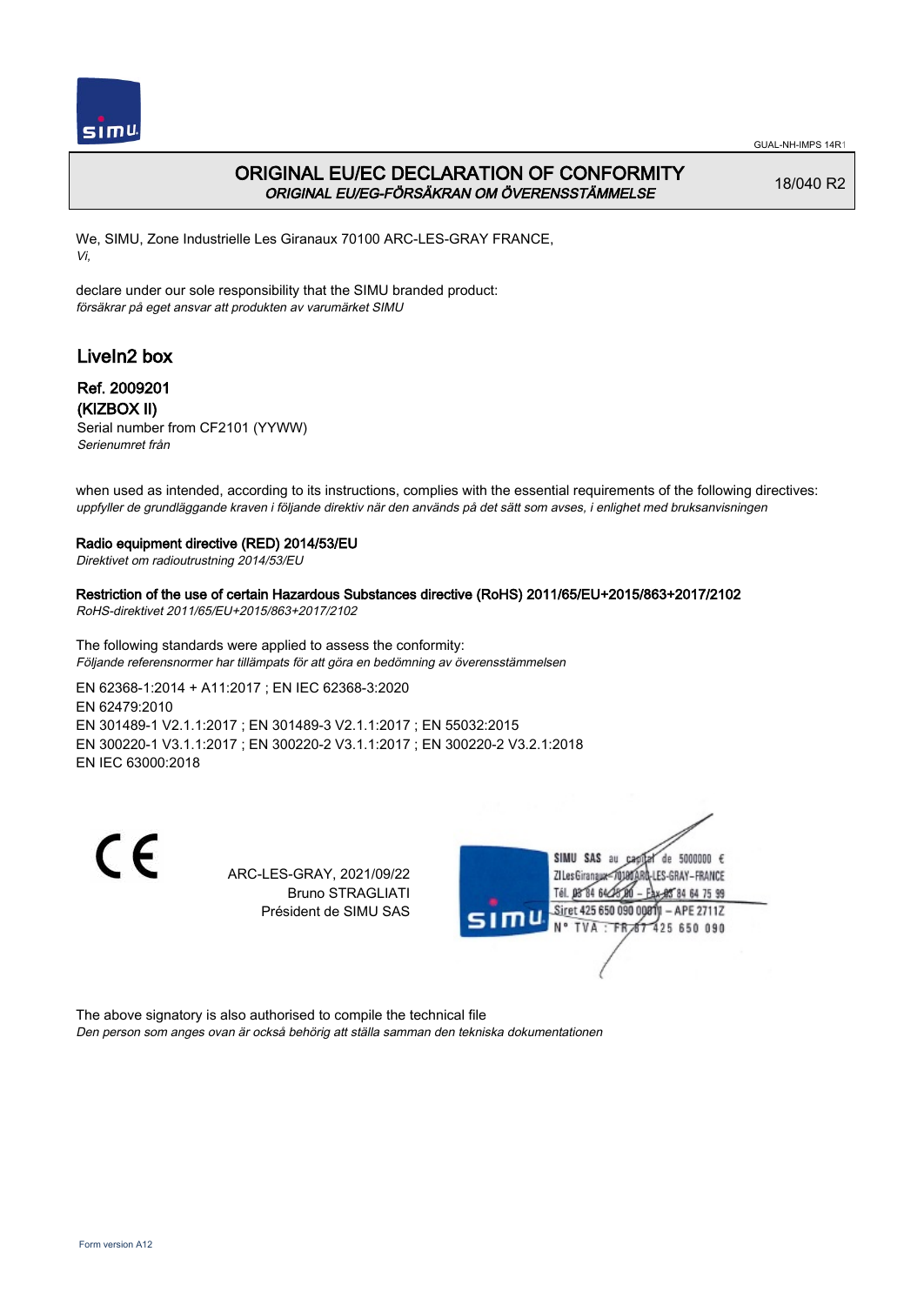

# ORIGINAL EU/EC DECLARATION OF CONFORMITY ORIGINÁLNE VYHLÁSENIE EU/ES O ZHODE

18/040 R2

We, SIMU, Zone Industrielle Les Giranaux 70100 ARC-LES-GRAY FRANCE, My,

declare under our sole responsibility that the SIMU branded product: vyhlasujeme na svoju výlučnú zodpovednosť, že výrobok značky SIMU

# LiveIn2 box

### Ref. 2009201 (KIZBOX II)

Serial number from CF2101 (YYWW) Seriové číslo od

when used as intended, according to its instructions, complies with the essential requirements of the following directives: ak je používaný v súlade s účelom použitia a s návodom, spĺňa základné požiadavky týchto smerníc

### Radio equipment directive (RED) 2014/53/EU

Smernica o sprístupňovaniu rádiových zariadení na trhu 2014/53/EU

#### Restriction of the use of certain Hazardous Substances directive (RoHS) 2011/65/EU+2015/863+2017/2102

Smernica o obmedzení používania určitých nebezpečných látok v elektrických a elektronických zariadeniach 2011/65/EU+2015/863+2017/2102

The following standards were applied to assess the conformity: Pre posúdenie zhody boli použité následujúce normy

EN 62368‑1:2014 + A11:2017 ; EN IEC 62368‑3:2020 EN 62479:2010 EN 301489‑1 V2.1.1:2017 ; EN 301489‑3 V2.1.1:2017 ; EN 55032:2015 EN 300220‑1 V3.1.1:2017 ; EN 300220‑2 V3.1.1:2017 ; EN 300220‑2 V3.2.1:2018 EN IEC 63000:2018

 $\epsilon$ 

ARC-LES-GRAY, 2021/09/22 Bruno STRAGLIATI Président de SIMU SAS



The above signatory is also authorised to compile the technical file uvedená osoba je tiež osoba zodpovedná za vypracovanie technickej dokumentácie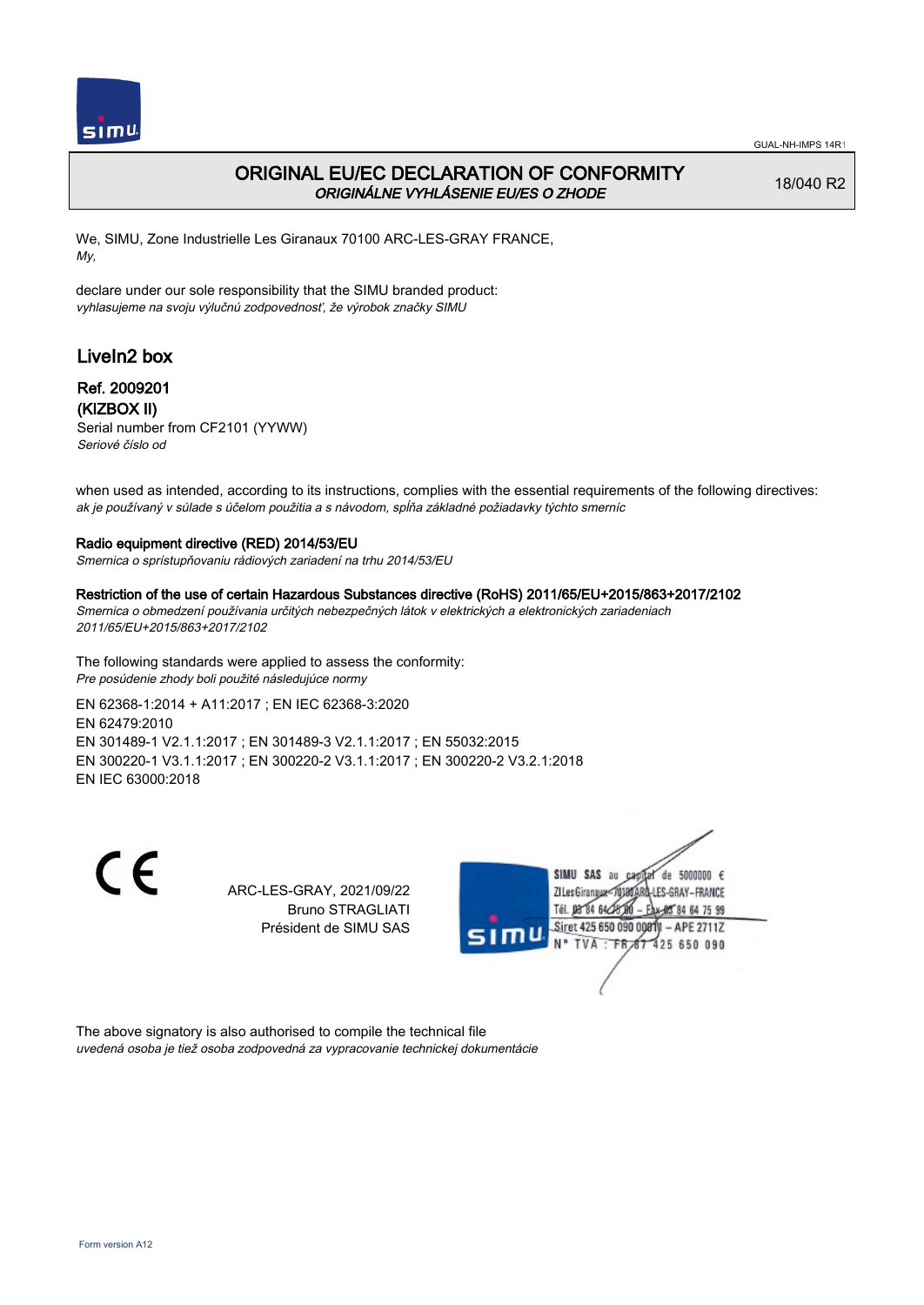

## ORIGINAL EU/EC DECLARATION OF CONFORMITY IZJAVA O SKLADNOSTI / IZJAVA O LASTNOSTIH

18/040 R2

We, SIMU, Zone Industrielle Les Giranaux 70100 ARC-LES-GRAY FRANCE, Mi,

declare under our sole responsibility that the SIMU branded product: S polno odgovornostjo izjavljamo, da izdelki blagovne znamke SIMU

# LiveIn2 box

### Ref. 2009201 (KIZBOX II)

Serial number from CF2101 (YYWW) 'Serijska številka

when used as intended, according to its instructions, complies with the essential requirements of the following directives: ko se uporabljajo v skladu z namembnostjo in navodili, ustrezajo bistvenim zahtevam naslednjih direktiv

#### Radio equipment directive (RED) 2014/53/EU

Ditrektiva o Radijski opremi 2014/53/EU

#### Restriction of the use of certain Hazardous Substances directive (RoHS) 2011/65/EU+2015/863+2017/2102

Direktiva RoHS 2011/65/EU+2015/863+2017/2102

The following standards were applied to assess the conformity: Za preverjanje skladnosti so bili uporabljeni naslednji standardi

EN 62368‑1:2014 + A11:2017 ; EN IEC 62368‑3:2020 EN 62479:2010 EN 301489‑1 V2.1.1:2017 ; EN 301489‑3 V2.1.1:2017 ; EN 55032:2015 EN 300220‑1 V3.1.1:2017 ; EN 300220‑2 V3.1.1:2017 ; EN 300220‑2 V3.2.1:2018 EN IEC 63000:2018

 $\epsilon$ 

ARC-LES-GRAY, 2021/09/22 Bruno STRAGLIATI Président de SIMU SAS



The above signatory is also authorised to compile the technical file Podpisnik, naveden zgoraj, je pooblaščen tudi za pripravo tehnične dokumentacije